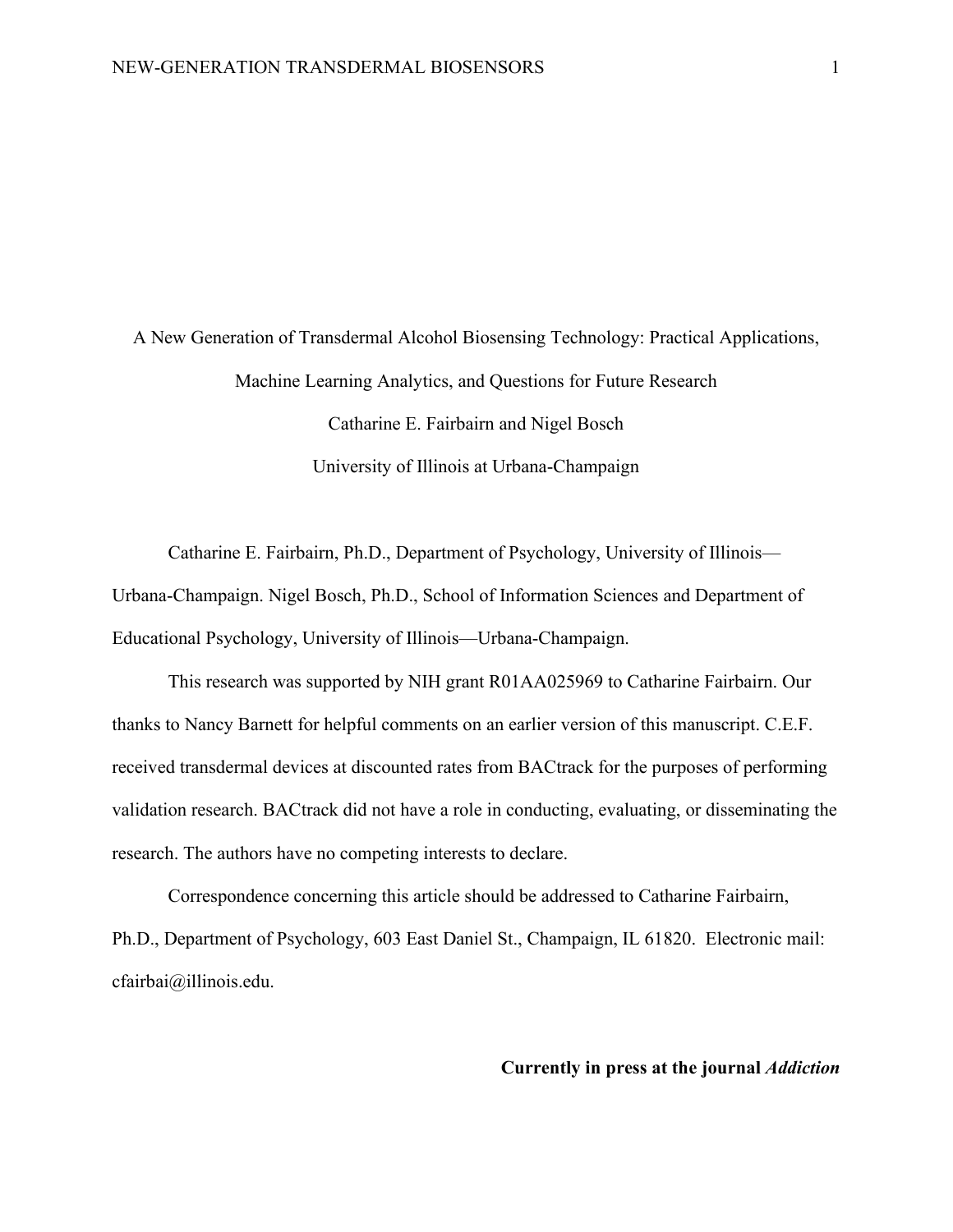### **Abstract**

The use of transdermal alcohol monitors has burgeoned in recent years, now encompassing hundreds of thousands of individuals globally. A new generation of sensors promises to expand the range of applications for transdermal technology exponentially, and advances in machine learning modeling approaches offer new methods for translating the data produced by transdermal devices. This article provides 1) a review of transdermal sensor research conducted to date, including an analysis of methodological features of past studies potentially key in driving reported sensor performance; 2) updates on methodological developments likely to be transformative for the field of transdermal sensing, including the development of new-generation sensors featuring smartphone integration and rapid sampling capabilities as well as developments in machine learning analytics suited to data produced by these novel sensors and; 3) an analysis of the expanded range of applications for this new generation of sensor, together with corresponding requirements for sensor accuracy and temporal specificity. We also note questions as yet unanswered and key directions for future research.

*Keywords*: Alcohol, biosensor, machine learning, transdermal sensors, time series analysis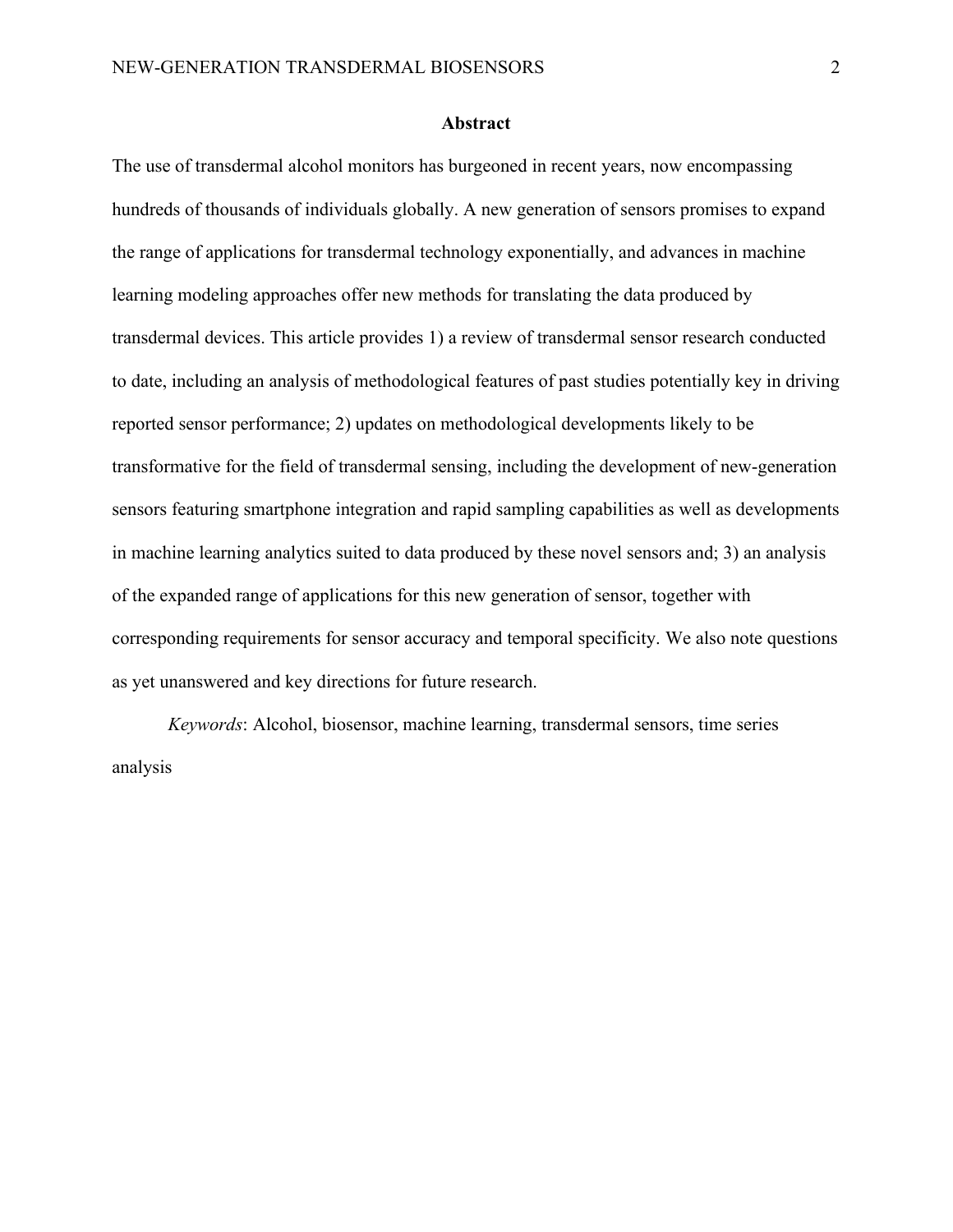# **Introduction**

A reliable alcohol biosensor could constitute a critical step towards helping individuals make informed decisions about their drinking and, ultimately, towards curbing problematic alcohol use (1,2). Transdermal sensors offer a uniquely non-invasive and low-cost method for assessing drinking, and thus the prospect of transdermal measurement of alcohol consumption has been met with tremendous enthusiasm (3,4). Enthusiasm increased as research emerged indicating that transdermal ankle bracelets could be used to effectively monitor alcohol abstinence within criminal justice (5) and specialized treatment contexts (6), with the use of these abstinence monitors quickly burgeoning to encompass over 800,000 individuals globally (7). Over time, however, it has become apparent that the relationship between transdermal alcohol concentration (TAC) and blood alcohol concentration (BAC) is highly complex. Thus, the task of translating transdermal sensor data into more fine grained estimates of alcohol consumption represents a considerable challenge (8).

Recent years have seen remarkable developments in both transdermal sensor technology as well as computational modeling methods, offering the potential to address some of these challenges while also expanding the range of applications for transdermal devices (9,10). Recognition of these momentous developments for transdermal technology is evident within a rapidly expanding scientific literature, with five reviews of transdermal alcohol sensors published within the past two years alone (10–14; see also 15 for a published pre-registration). Yet the extant literature tells us little about the future of transdermal alcohol sensing, a question that looms particularly large in the face of a global pandemic that has stymied much face-to-face research, driving many addiction scientists to extend beyond the laboratory and embrace tools for measuring alcohol consumption in real-world contexts. The current review aims to provide: 1) a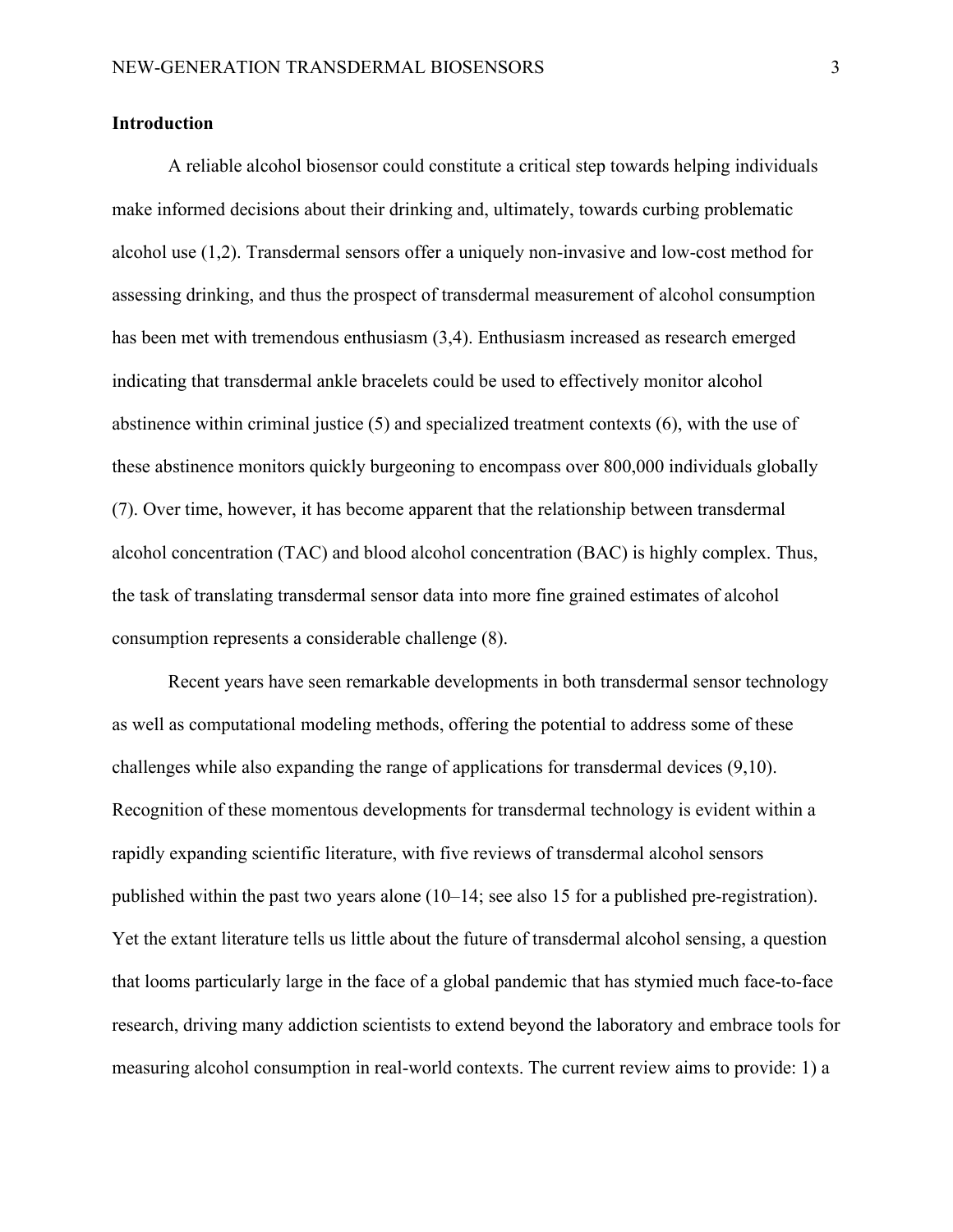review of transdermal sensor research conducted to date, including an analysis of methodological features of past studies potentially key in driving reported sensor performance; 2) information surrounding methodological developments likely to be transformative for the field of transdermal sensing; and 3) an analysis of the expanded range of applications for this new generation of sensor.

### **The Promise of Transdermal Assessment**

Addiction scientists have explored a variety of different methods to assess alcohol use. For example, *self-reports* can be useful for understanding broad patterns of drinking. However, they have the potential to be biased by several factors including alcohol-related memory/cognitive impairment (16,17), variability in drink strengths/sizes (variable "pours"; 17,18), as well as demand characteristics of the assessment context (20). *Breathalyzers* have the capability to produce accurate estimates of intoxication but provide only a single estimate of intoxication at one point in time. Every test requires action by the user, and repeated tests require a wait period (21). Finally, in more recent years, *microneedle arrays* have come under development, devices that offer the advantage of direct measurement of alcohol content within interstitial fluid (22). However, these devices typically require application by a trained professional, involve regular disposal/re-application, and can cause skin irritation in some (23).

Above we list some of the most commonly employed existing methods of assessing alcohol consumption, along with one method based in developing technology. All of these methods are likely to gain and/or retain an important place in our toolkit of techniques for assessing drinking. At the same time, transdermal sensors have the potential to complement these tools, offering distinct advantages above and beyond extant and emerging measures. Based in research indicating that approximately 1% of ingested alcohol is diffused through the skin,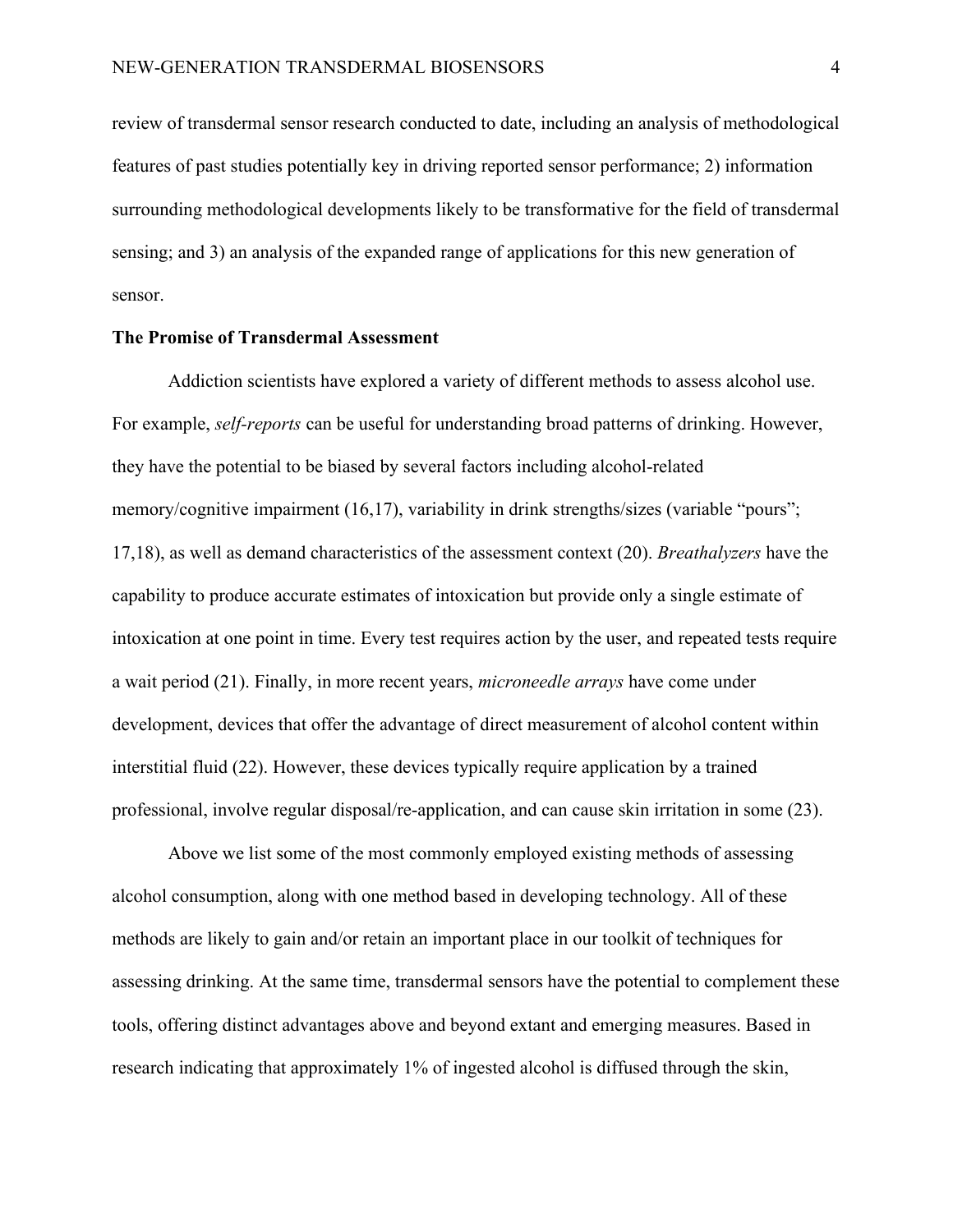transdermal sensors assess alcohol consumption by quantifying the content of alcohol contained in sweat and insensible perspiration (24,25). Thus, similar to the manner in which a breathalyzer estimates BAC by measuring the quantity of alcohol in expired air, transdermal sensors might estimate BAC by examining alcohol in water vapor emitted from the skin's surface (24). Unlike a breathalyzer, however, transdermal alcohol sensors have the potential to measure alcohol consumption discretely and continuously, without requiring any motivated action on the part of the user. Further, unlike self-reports, transdermal assessment is based in objective measurement and, unlike methods assessing BAC in interstitial fluid, it is wholly noninvasive, low-cost, and likely to be attractive to a wide population of drinkers. In light of these advantages, it is no wonder that transdermal sensors have sparked enduring interest among addiction scientists  $(3,4,10)$ .

#### **The Challenge of Transdermal Assessment**

Whereas breathalyzer readings can be translated into BAC estimates via a straightforward conversion factor (21), the relationship between transdermal readings and BAC is considerably more complex. The TAC-BAC relationship can be impacted by a variety of factors, including individual-difference factors that covary with physical properties of the skin (e.g., gender, race, age, BMI; 24,25), as well as contextual factors that affect levels of sweating (e.g., skin temperature, motion; 26). Thus, the relationship between TAC and BAC might differ across both individuals and also contexts (8,29). In addition, the process of transdermal diffusion of alcohol involves some degree of lag time, such that alcohol can be detected in the blood stream before it can be detected at the skin's surface. Empirical studies seeking to quantify the exact degree of this lag time have produced highly variable findings, ranging from 30 minutes (30) to 5 hours (27).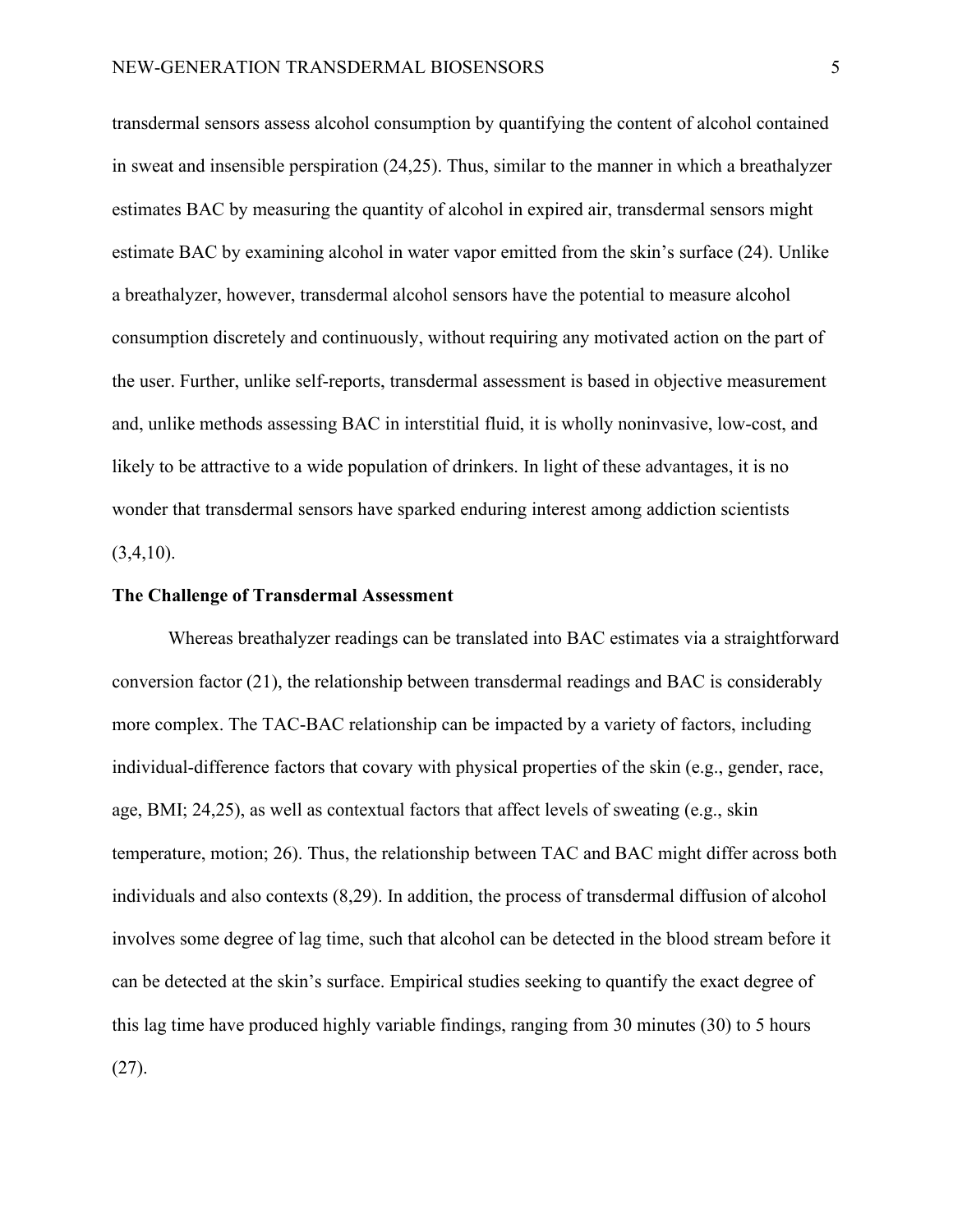While the complexities of the TAC-BAC association have been apparent, also apparent have been limitations of research methods applied to model this relationship (9,11,31). Importantly, the majority of studies seeking to capture the TAC-BAC relationship have relied on data from a single device—the AMS SCRAM<sup>TM</sup> ankle monitor (31,32). Design features of the SCRAM device, which integrates a pump to actively generate airflow across the transdermal sensor, increase its size to a bulky 6oz (see Figure 1) and reduce its TAC sampling interval to a relatively sparse 30 minutes (11). Further, the relationship between TAC and BAC can vary depending on where on the body TAC is assessed (e.g., wrist vs. ankle, 33), and the ankle positioning of SCRAM could potentially impact its temporal sensitivity to changes in BAC (31). Indeed, transdermal devices worn around the ankle consistently produce about double the TAC-BAC lag time as devices worn on the wrist, hand, or arm (27,31,see also 32).

Beyond limitations of the devices themselves, this literature is also characterized by limitations in methods applied to examine data from these devices. The range of statistical techniques employed to characterize the relationship between TAC and BAC is relatively narrow, relying on conventional statistical methods (e.g., regression) and/or applied mathematics (e.g., first principles models) (32). Our most powerful models for characterizing highly complex associations tend to be "data hungry" (34). With a mean sample size of less than 20 participants (largest objective validation study  $N=48$ ) and a total of only five studies conducted in field settings, extant trials have been inadequately powered to model the TAC-BAC association across individuals and contexts (32). Such observations on the existing literature have led researchers to suggest that the inconsistent performance of transdermal BAC monitors in prior research may not reflect a failure of *concept* for transdermal assessment, but rather limitations of *methods*  applied in this area  $(9-11,31)$ .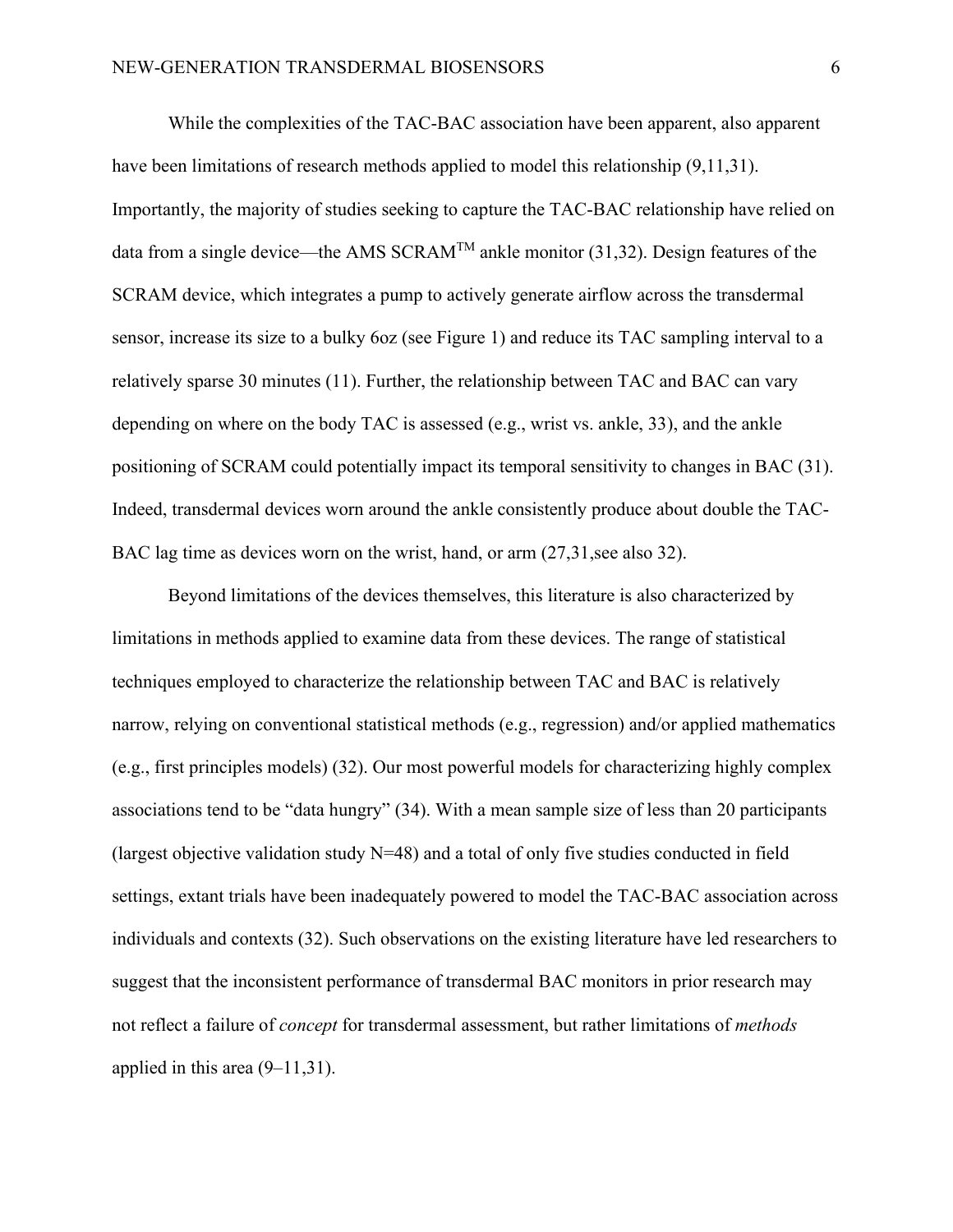# **A New Era for Transdermal Assessment**

The past several decades have given rise to remarkable technological and analytic developments. Although substantial progress has taken place across a variety of domains including big data analytics, miniaturization, and wireless communication—some of the more extraordinary of these developments have emerged within the field of portable computing technology (11,34,35). The use of smartphones now extends to billions of individuals globally (35). An estimated 81% of the US population now owns a smartphone, up from just 35% in 2011, with the computing capabilities of the average device constantly expanding (35). We thus find ourselves in a strange new reality in which a sizable proportion of the world's population has at their fingertips a powerful microcomputer with far ranging capabilities. Combined with advances in data analytic methods, the technological development and burgeoning usage of smartphones has the potential to represent a game-changer for transdermal sensor technology substantially reducing device size, reducing device cost, and also permitting the application of more computationally demanding models for real-time TAC data processing.

Leveraging these advances and spurred on by interest within the addiction research community, a new generation of transdermal alcohol sensor has recently emerged (10,11,31,36). Featuring smartphone integration and sleek designs, similar to a Fitbit, these devices are intended to appeal to large populations of voluntary users (see Figure 1). Several new-generation devices exist at varying stages of development, including BACtrack Skyn<sup>TM</sup>, Smart Start BARE<sup>TM</sup>, and Milo ION<sup>TM</sup>.<sup>[1](#page-26-0)</sup> The mechanism for transdermal detection of alcohol varies across these newer devices—Skyn employs fuel cell based technology, whereas ION relies on enzymatic sensing

<sup>&</sup>lt;sup>1</sup> As of the time of this writing, Skyn and ION are available for research purposes, whereas BARE is still under development. Progress in this area is currently moving quickly, and the next several years are likely to see new devices entering the marketplace.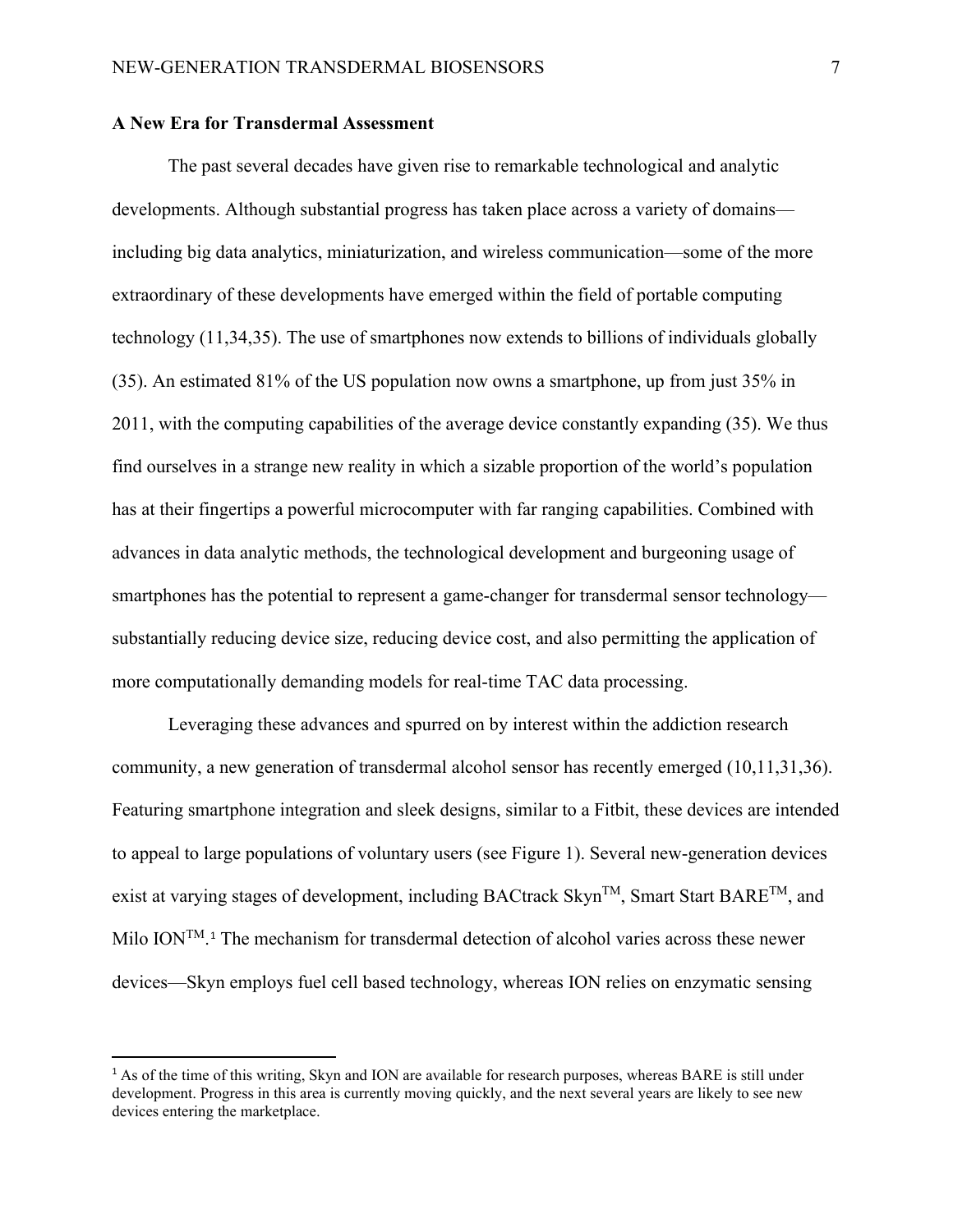(37). A key feature that unites these devices, however, is their unprecedented capability for rapid TAC sampling. More specifically, advances in wireless data transmission/storage and also transdermal sensor technology mean that new-generation sensors can sample TAC at approximately 90 times the rate of SCRAM devices, producing measurements as frequently as every 20 seconds (11). Information from relatively dense TAC time series might be used to address the challenge posed by contextual influences on the TAC-BAC relationship—a sudden spike in TAC might signal something different from a gradual rise (e.g., increase in sweating vs. increase in drinking). Further, and importantly, one of the more widespread applications of time series analysis is that of future forecasting, as time series offer information concerning not only where values currently *are* but also where they are *going* (38,39). Thus, information from the relatively dense TAC time series provided by new-generation sensors might be used to help collapse across the lag time between TAC and BAC and forecast estimates of alcohol consumption in near real-time (39).

In addition to developments in transdermal devices themselves, recent years have also seen progress in analytic methods for translating data produced by these devices (40–43). In particular, the years since 2010 have seen substantial advances in a family of computational approaches known as machine learning, leading some to christen this decade the "AI Spring" (44,45). Machine learning methods, which have long been applied to yield predictions based on raw data in time series format, differ from conventional statistical approaches in that they are first and foremost data-driven (46,47). Rather than restricting the relationship among variables within a model to a pre-determined set of structures (e.g., linear, quadratic, diffusion-equation based), as is the case with most conventional statistical approaches, machine learning models instead "learn" the shape of these relationships directly from the data itself. These models can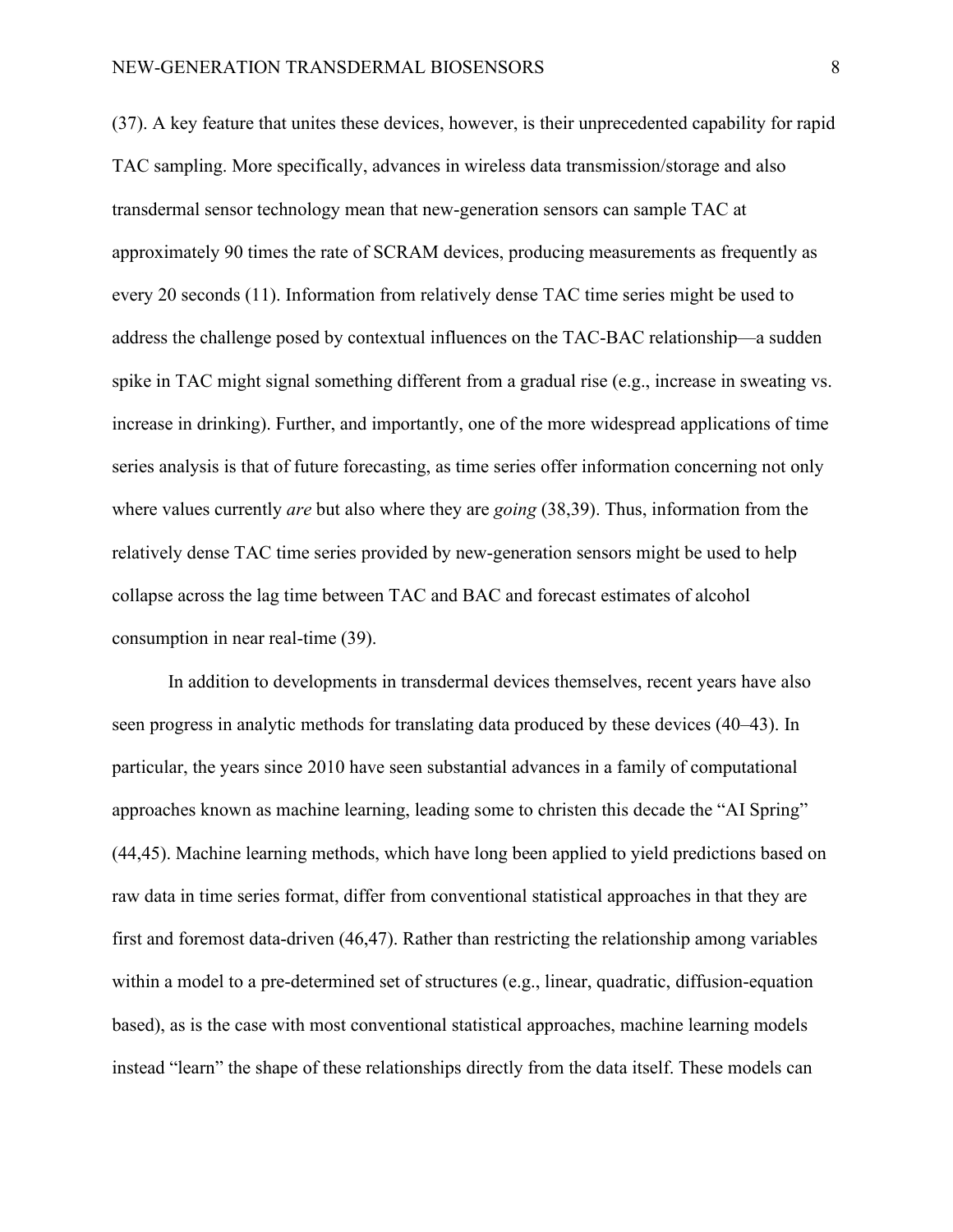thus cleave closely to data, reflecting nuanced relationships between variables in all their complexity—if analytic models might be considered as conforming to data like various articles of clothing conform to the human body, then linear regression would hang like a starched dress suit whereas machine learning models might hug like a leotard (see Figure 2). Machine learning approaches excel in contexts where the "true" relationship between predictor and outcome is complex/multi-dimensional, and where sufficient quantities of data exist to correctly distinguish between generalizable and spurious relationships. In technical terms, most machine learning methods have low *bias* (predetermined assumptions, such as expert knowledge dictating the form of the learned relationships) but have correspondingly higher *variance* (specificity to the particular dataset used for model fitting) (48). Thus, data must not only be sufficient in quantity for complex model fitting but must also be closely representative of the conditions under which the model will be deployed. When models are applied to new contexts, such as laboratorycreated models deployed in real-world settings, rigorous evaluation is therefore essential to determine whether the models will work in the new context.

The past decade in particular has seen advances in machine learning methods that may be especially well suited to facilitating TAC-BAC translation. These include convolutional neural networks with the capability to recognize short time series patterns of virtually any shape (40,43), methods for automated data processing with capabilities for providing fast extraction of hundreds of predictors from time series data (42), as well as methods for controlling machine learning model complexity to avoid overfitting models to data (i.e., "regularization"; 38). Innovations in a family of methods called *transfer learning* may also help when models need to be adapted for new contexts (49). Advances in machine learning, and neural networks especially, tend to produce inscrutable models, however. These models trade increased accuracy for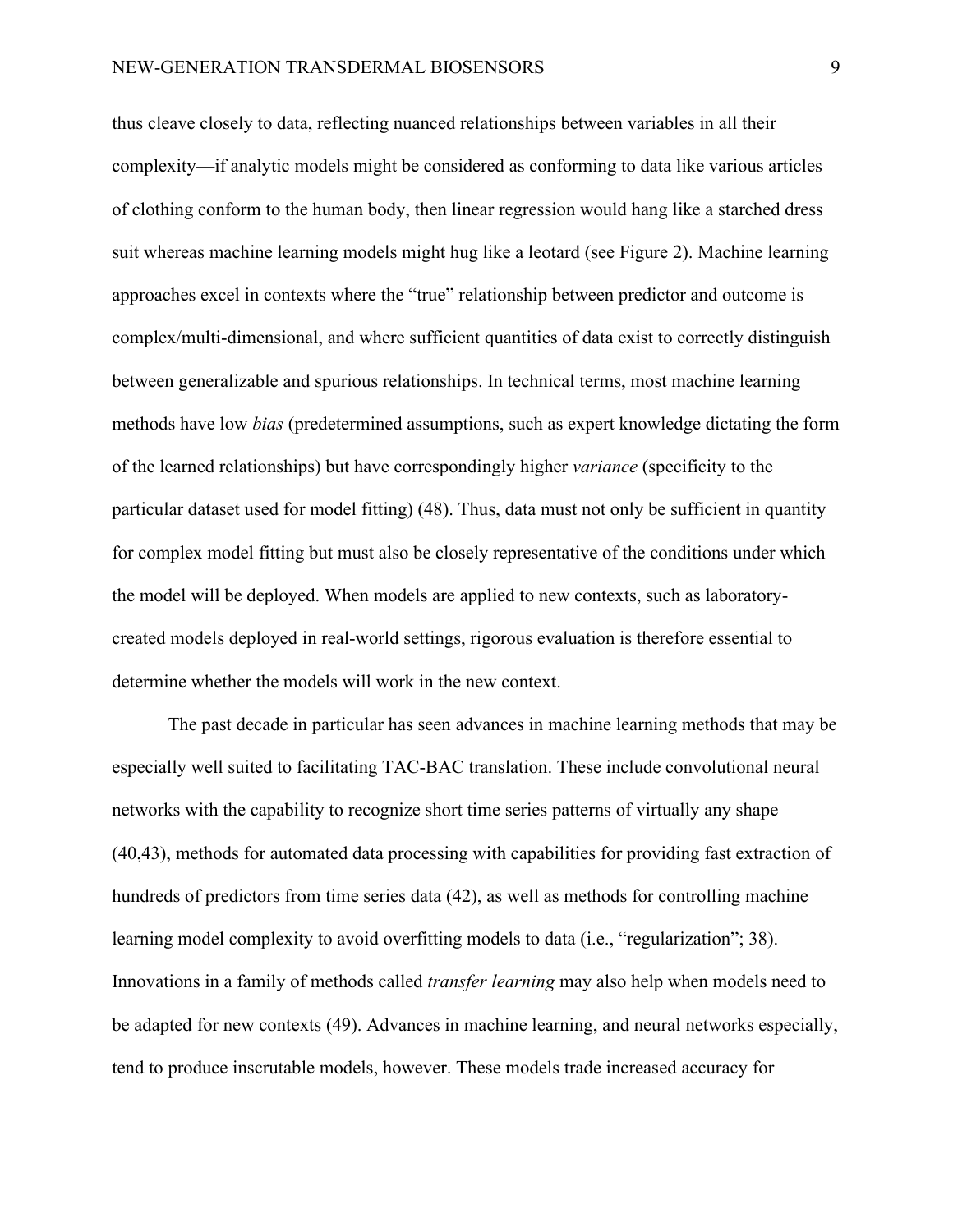decreased interpretability, which may limit their application in settings where explaining why a prediction was made is essential—for example, in legal settings where a defendant might question the evidence against them, or in places where people have a legal right to explanation of model predictions (50).

Regarding the utility of these methods for yielding interpretable transdermal indicators of drinking, the bulk of validation research is yet to be done. However, data from initial research underscores the potential incremental validity of these new tools over extant methods. In early work employing single subject experimental designs, BACtrack Skyn, Quantac Tally<sup>TM</sup>,<sup>[2](#page-26-1)</sup> and Milo ION all demonstrated responsiveness to ingested alcohol (11,37). A study involving 30 participants wearing both SCRAM and Skyn in the laboratory indicated strong correlations between Skyn and BAC and also substantially reduced lag times with Skyn vs. SCRAM (31). A field study  $(N=10)$  indicated Skyn detected alcohol soon after drinking onset ( $\sim$ 30-mins), and a 2-week feasibility study  $(N=12)$  indicated acceptability of Skyn for longer-term wear (51). Of particular relevance, in a study that represents the largest objective transdermal sensor validation study conducted to date  $(N=73)$ , we applied time-series feature extraction paired with tree-based machine learning algorithms to Skyn data collected in the laboratory (9). Results revealed that highly accurate real-time estimates of BAC could be created from new-generation sensor data under controlled conditions ( $r=91$ ; mean absolute error=.01% BAC). Finally, although newgeneration sensors currently comprise a limited number of devices, early work indicates promising findings with novel prototypes, suggesting the range of available devices is likely to expand (52–54). To fully gauge the accuracy level of new-generation transdermal sensors, assessment under real-world conditions in response to variable alcohol doses will be required.

<sup>2</sup> Quantac ceased business operations in 2017.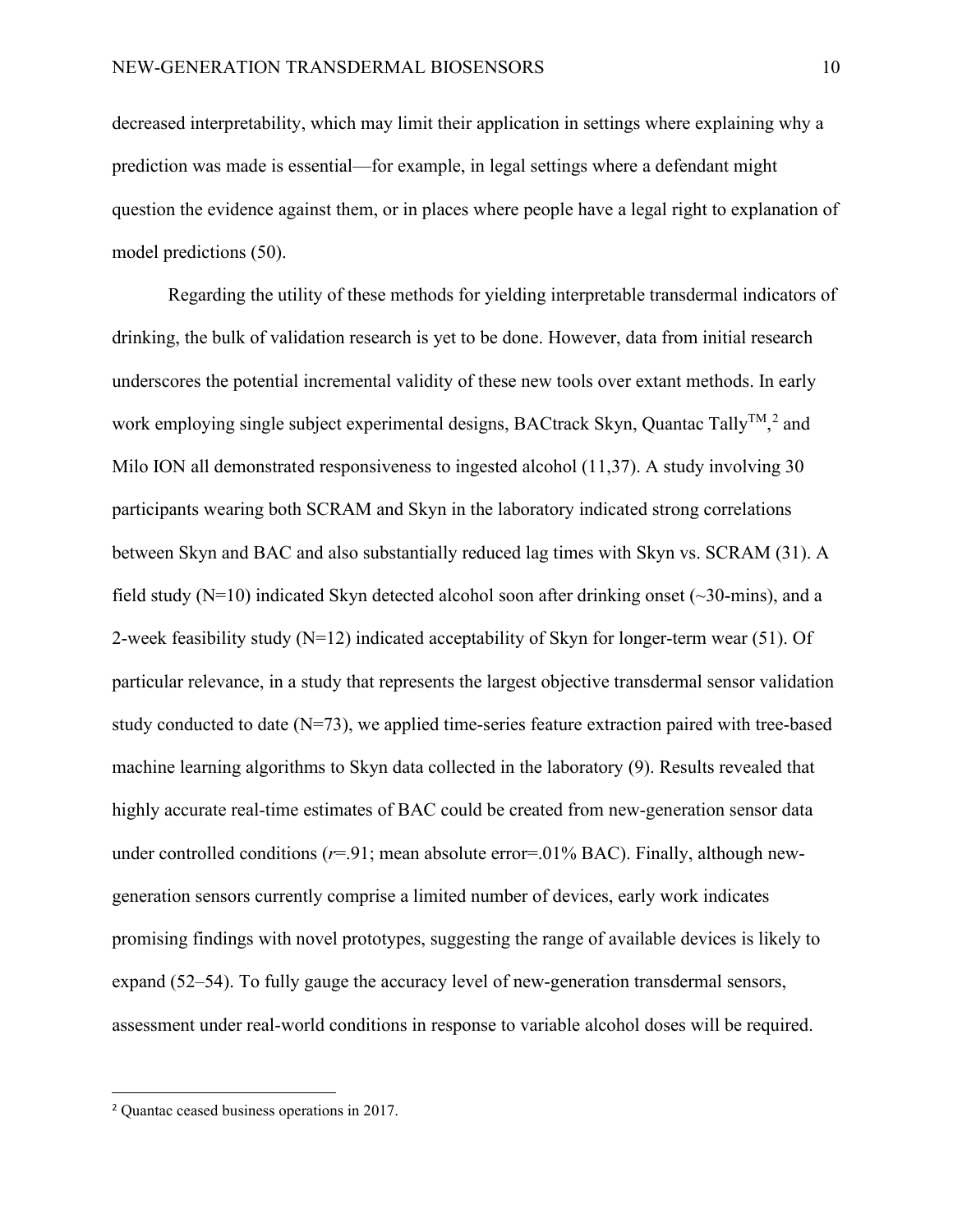Nonetheless, results of these early studies indicate transdermal devices may have capabilities beyond what was previously considered feasible based on research with older methods.

### **Applications for New-Generation Transdermal Technology**

New-generation sensors offer a uniquely passive, noninvasive, low-cost method for assessing alcohol use likely to be attractive to broad populations of drinkers, including for longer term wear. Thus, these newer devices open up a new universe of applications for transdermal technology. Table 1 lists applications of new-generation sensor technology together with requirements for accuracy, temporal specificity, and contextual dependence associated with each potential application (see Table 1 for evaluation metric definitions and application requirements).

Early validation research has examined new-generation sensor performance with respect to the relatively fine-grained metric of BAC, and has further been aimed at creating estimates of alcohol consumption in real-time (9). Importantly, however, new-generation sensors employing broader, category-focused drinking measures (e.g., abstinence, low risk, or high-risk drinking) and demonstrating lower levels of temporal specificity (e.g., retroactive day-level time locking) might also have a range of potential applications (see Table 1).<sup>[3](#page-26-2)</sup> For example, in the realm of prevention, a sleek sensor providing a day-level record of abstinence and/or high risk drinking events might open up new frontiers for public health initiatives by increasing awareness of consumption levels in broader populations of drinkers. In the realm of intervention, a comfortable, compact device providing objective information on drinking risk level could represent a significant asset to programs such as motivational enhancement therapy (55), harm

<sup>&</sup>lt;sup>3</sup> Research with old-generation sensors already demonstrates transdermal devices are capable of providing a highly accurate record of alcohol abstinence (5), and early research with new-generation sensors indicates their accuracy level is nearly double that of older devices (9). Thus, the notion that new-generation sensors might ultimately provide reasonably accurate estimates of day-level drinking risk category might be considered a conservative prediction.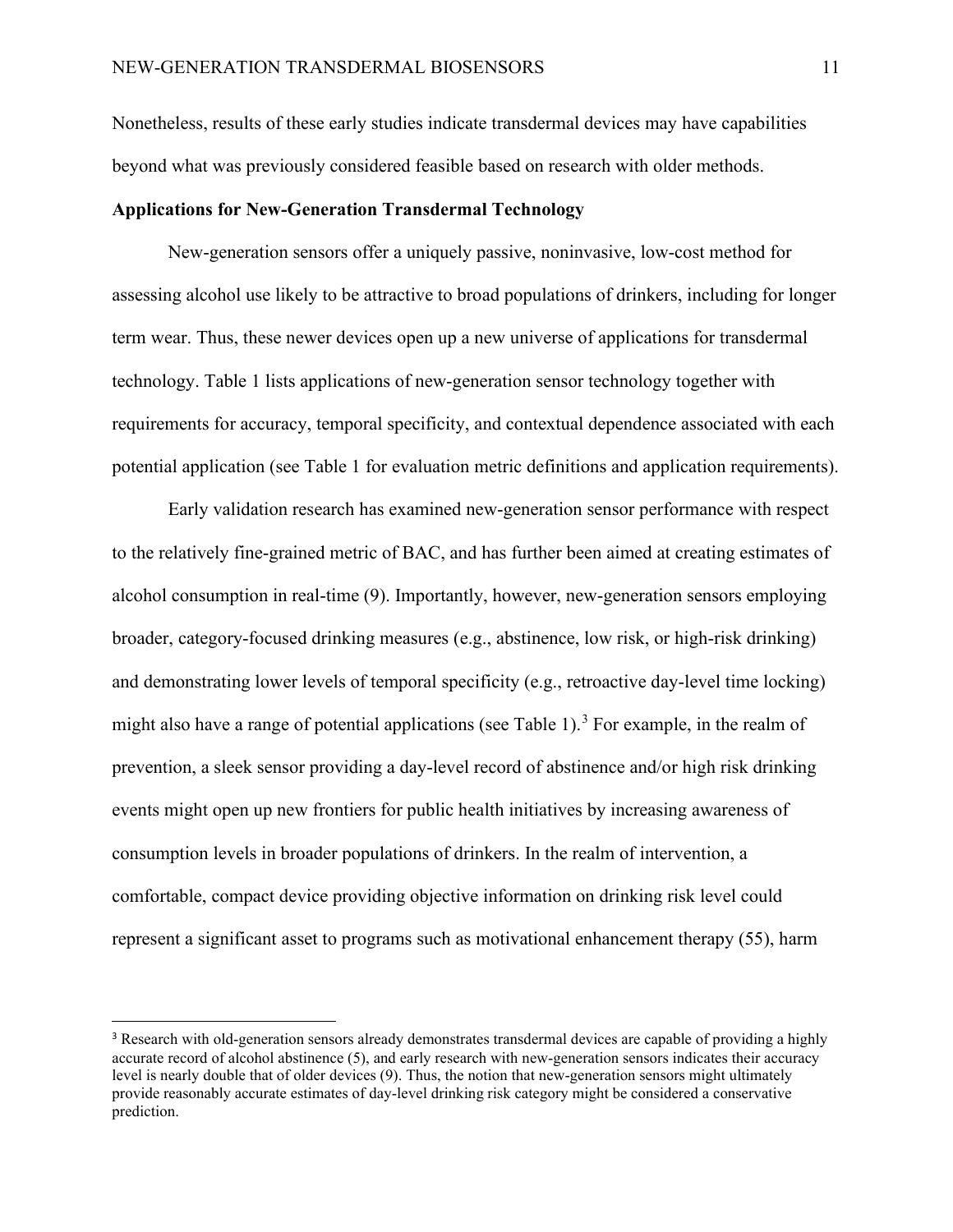reduction (56), and contingency management (2) which incorporate alcohol monitoring into treatment as a critical change process. Finally, in the realm of research, such devices could represent an important advance for longitudinal studies exploring patterns of alcohol use over time, providing objective measures of alcohol use risk category over the course of months or even years and thus avoiding biases associated with retrospective recall self-report measures (57).

If results from laboratory studies extend to real-world contexts (9), it is possible newgeneration sensor data might ultimately be used to identify episodes of alcohol use in near real time. Such contemporaneous signals could open up far ranging possibilities for application. In particular, sensors providing automated real-time signals of drinking might forge new ground in relapse prevention by prompting intervention in real-world drinking contexts. Within the context of such treatments (e.g., Just-in-Time Adaptive Interventions; 47), transdermal sensors might be used to issue alcohol alerts to a family member, sponsor, or treatment provider when a drinking episode is detected, thus potentially decreasing severity and duration of relapse (58,59). Finally, in the context of a global pandemic that has forced many addiction scientists to push beyond the boundaries of the laboratory, such temporally precise sensors might have key research applications. Real-time alcohol biosensors could enhance basic research exploring immediate correlates and consequences of alcohol consumption in real-world contexts (12,60,61), including by triggering surveys and other data collection functions when drinking is detected.

Beyond these, a transdermal alcohol biosensor with a range of accuracy levels might enhance health and health-related research across various other domains. In the realm of motor vehicle safety, a device capable of reliably categorizing drinking into low vs higher risk levels in real-time might be used to reduce the risk of drunk driving, issuing vibrations/alarms or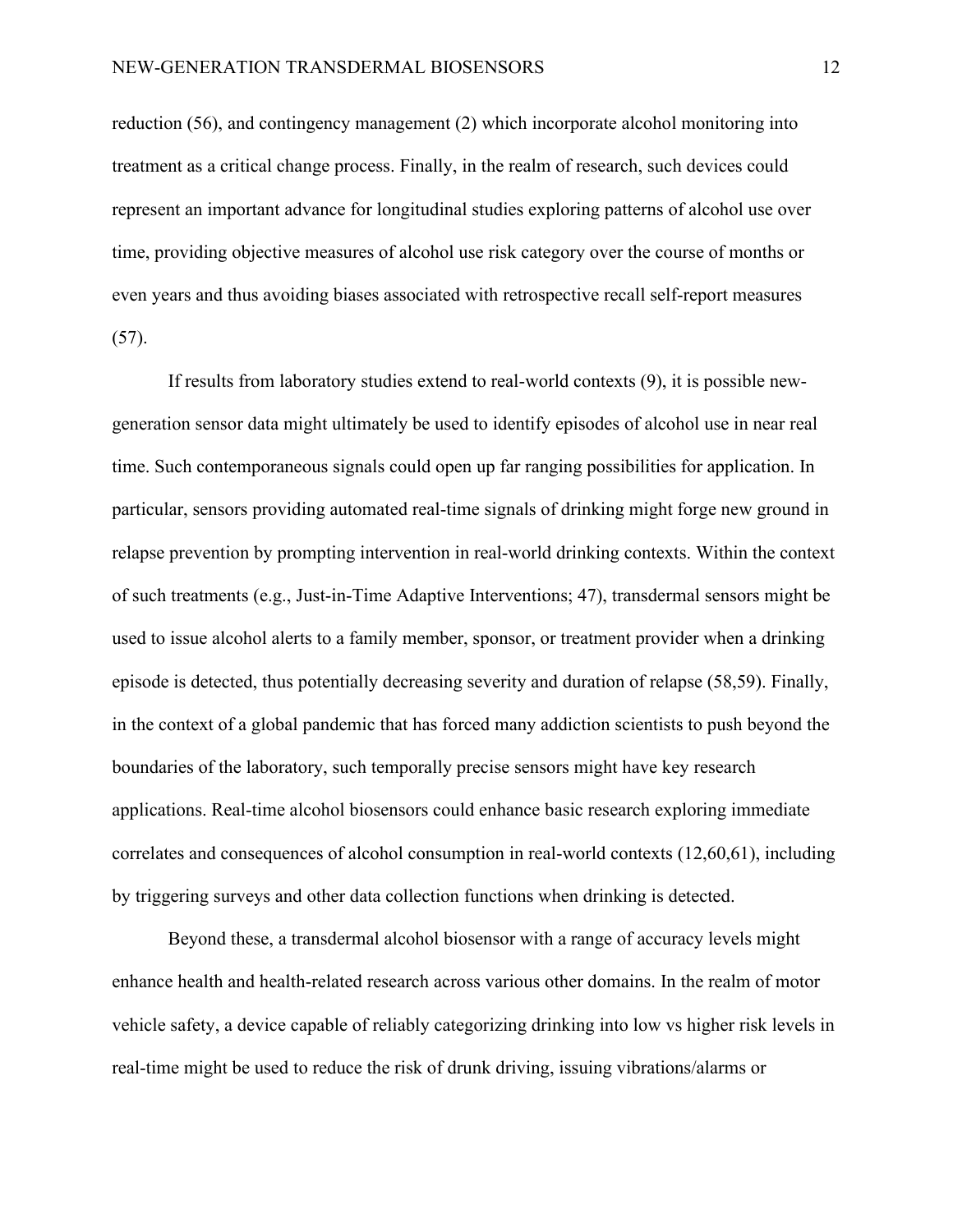contacting a ride-sharing service when BACs are approaching higher levels. In the medical realm, interventions for some of the world's most common chronic health conditions require that patients moderate their alcohol intake (e.g., diabetes, cardiovascular disorders; 53,54). A transdermal sensor providing day-level standard drink or drinking risk level estimates could help patients maintain healthy levels of drinking while also offering critical information to health care providers. Finally, in the realm of research, devices capable of providing a day-level record of standard drinks consumed could refine the precision of outcome assessments within addiction treatment trials, thus increasing statistical power for the identification of effective new addiction interventions (64).

# **Future Directions for New-Generation Sensors**

At the current time, limited research has examined the relationship between newgeneration transdermal sensor output and objective indicators of alcohol consumption, and the research that exists has been conducted mainly within the laboratory (9,11,31,37). The task of predicting alcohol consumption from transdermal sensor data under real world drinking conditions certainly represents a challenge. Importantly, however, as larger transdermal datasets accrue, additional powerful modeling tools become available, including models capable of accounting for individual and contextual influences on the TAC-BAC relationship. In particular, within the context of larger datasets, machine learning models might incorporate large numbers of features (e.g., data from temperature and motion sensors embedded within transdermal devices; individual-level factors including race, BMI, and gender) and more advanced machine learning model types (e.g., deep learning) become available. Deep learning is invaluable for achieving high accuracy in many modeling tasks (34), and may be essential for some applications of transdermal technology (e.g., informing driving advisability, some just-in-time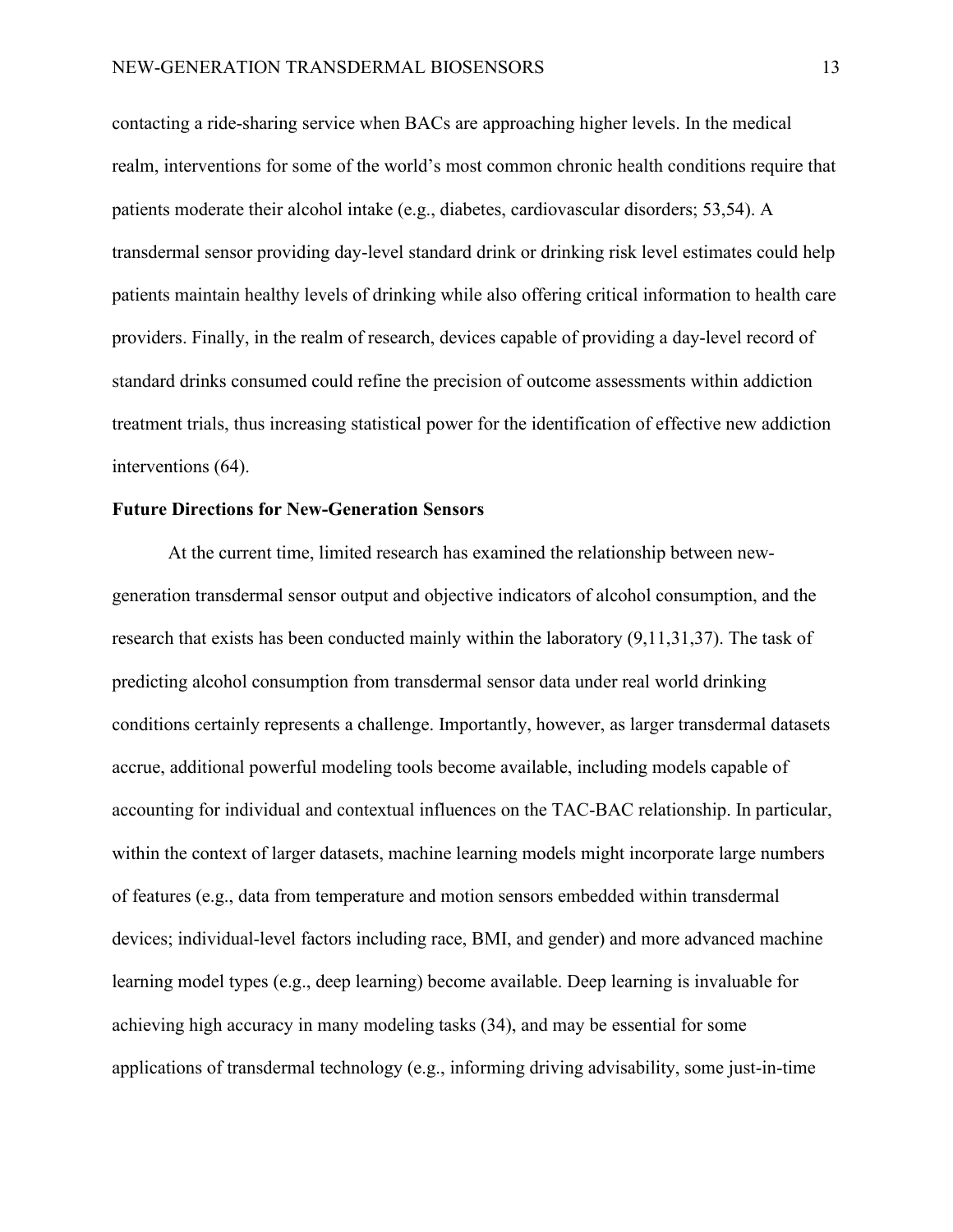interventions). However, many challenges remain for deep learning in this domain; current datasets lack the millions of datapoints often needed in deep learning, and further work is needed to design domain-specific models that are small and fast enough to run on devices like smartphones (as has been done in other domains, 65).

Regarding the transdermal monitors themselves, although suitable for many research functions, additional work is needed before these devices are ready for widespread application. To date the majority of new-generation sensor validation work has involved BACtrack Skyn (9,11,31,37). Earlier Skyn prototypes showed high rates of device failure, although reliability has improved substantially with newer prototypes (9,31). Current Skyn prototypes feature limited waterproofing, compatibility only with iOS devices, and limited battery life. In addition, as is typical early in the development of any novel technology, prototype sensors are currently expensive. Given that the underlying technology and materials supporting transdermal devices are not costly in-and-of themselves, prices are likely to decrease with expanding usage of transdermal sensors.

Finally, although machine learning approaches can have advantages for modeling complex associations, other frameworks can also excel in such contexts including first-principles mathematical models (27,56,57). First principles models have the advantage of requiring less data because they rely on expert knowledge, while machine learning might uncover previouslyunknown relationships given sufficient data. Future research might directly compare these modeling frameworks for TAC-BAC translation.

## **Conclusion**

Recent technological advances have led to the development of a new generation of transdermal sensor and novel tools for transdermal data processing. Additional research will be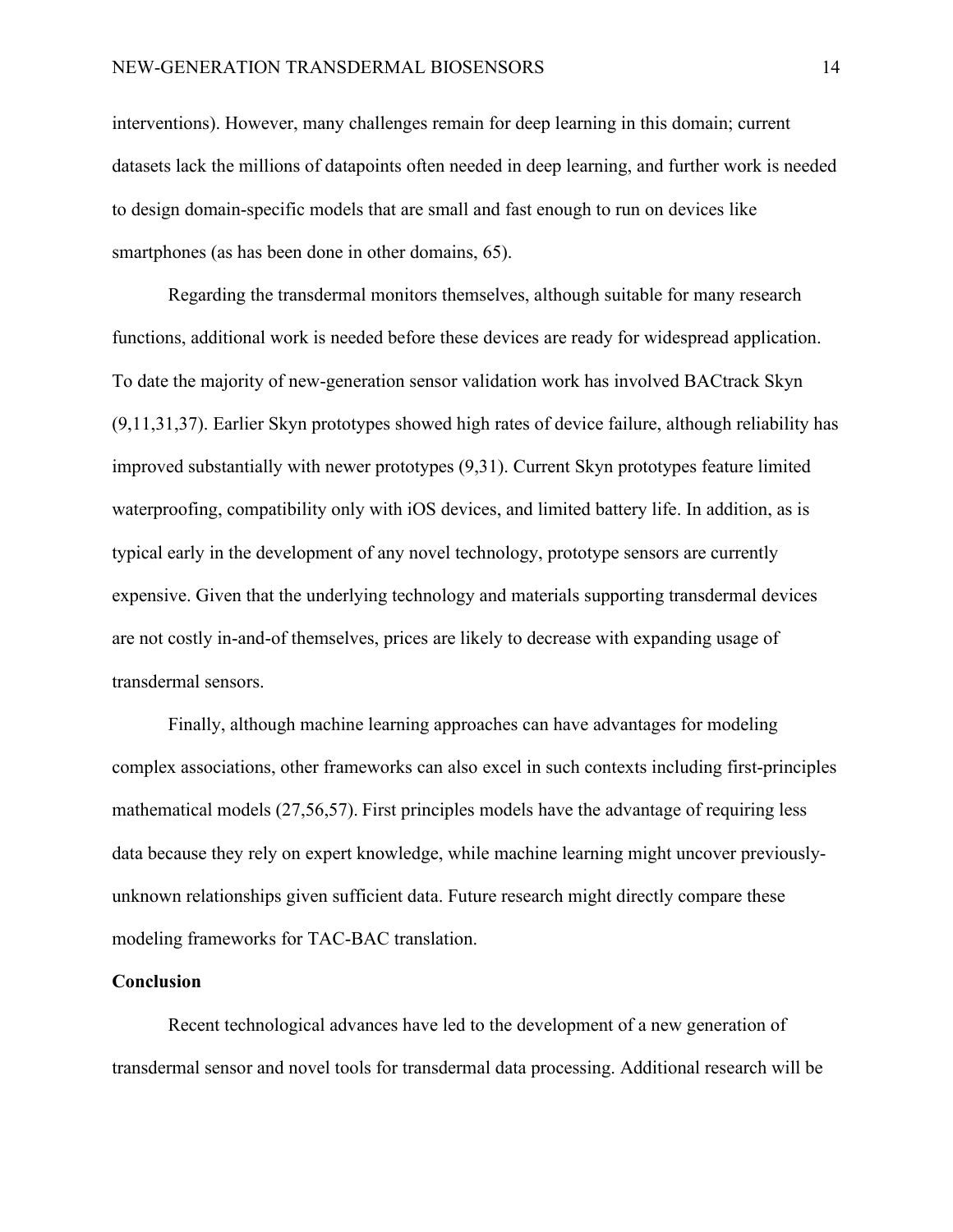required to explore the validity of these new sensors within real-world contexts in response to variable alcohol doses in large and diverse populations of drinkers, as well as to establish the feasibility and acceptability of these devices for longer term wear. Nonetheless, early research indicates these sensors will greatly expand the range of application for biosensor technology within addiction science.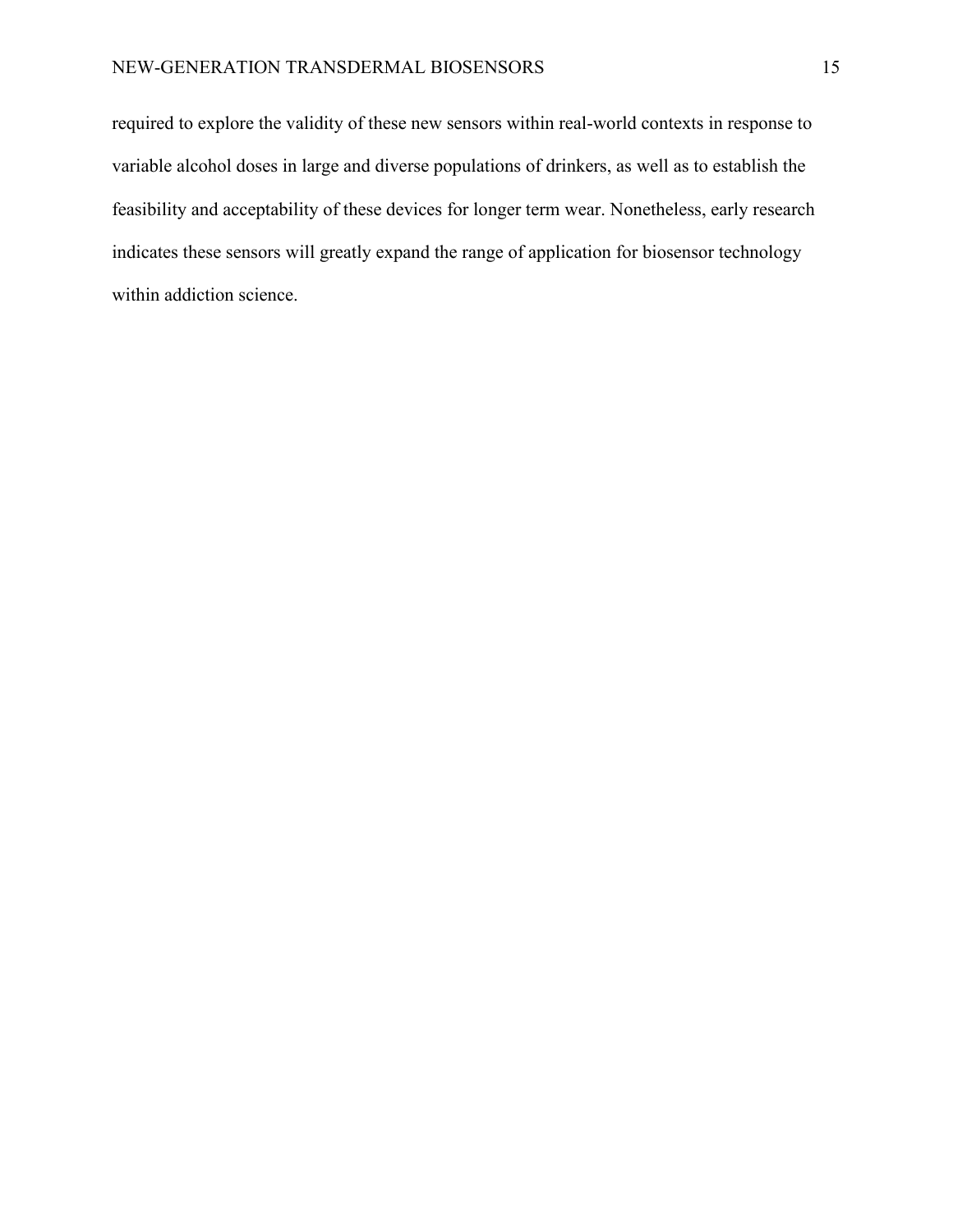## **References**

- 1. Fairbairn CE, Kang D. Transdermal alcohol monitors: Research, applications, and future directions. In: Frings D, Albery I, editors. The Handbook of Alcohol Use and Abuse. Elsevier; in press.
- 2. Barnett NP. Alcohol sensors and their potential for improving clinical care. Addiction. 2015;110(1):1–3.
- 3. Leffingwell TR, Cooney NJ, Murphy JG, Luczak S, Rosen G, Dougherty DM, et al. Continuous objective monitoring of alcohol use: Twenty-first century measurement using transdermal sensors. Alcohol Clin Exp Res. 2013;37(1):16–22.
- 4. Swift RM, Swette L. Assessment of ethanol consumption with a wearable, electronic ethanol sensor/recorder. In: Litten RZ, Allen JP, editors. Measuring alcohol consumption: Psychosocial and biochemical methods. Totowa, NJ: Humana Press; 1992. p. 189–202.
- 5. Sakai JT, Mikulich-Gilbertson SK, Long RJ, Crowley TJ. Validity of transdermal alcohol monitoring: Fixed and self-regulated dosing. Alcohol Clin Exp Res. 2006;30(1):26–33.
- 6. Alessi SM, Barnett NP, Petry NM. Experiences with SCRAMx alcohol monitoring technology in 100 alcohol treatment outpatients. Drug Alcohol Depend. 2017;178:417–24.
- 7. Alcohol Monitoring Services. About SCRAM systems [Internet]. 2018. Available from: https://www.scramsystems.com/about/
- 8. Luczak SE, Ramchandani VA. Special issue on alcohol biosensors: Development, use, and state of the field. Alcohol. 2019;81:161–5.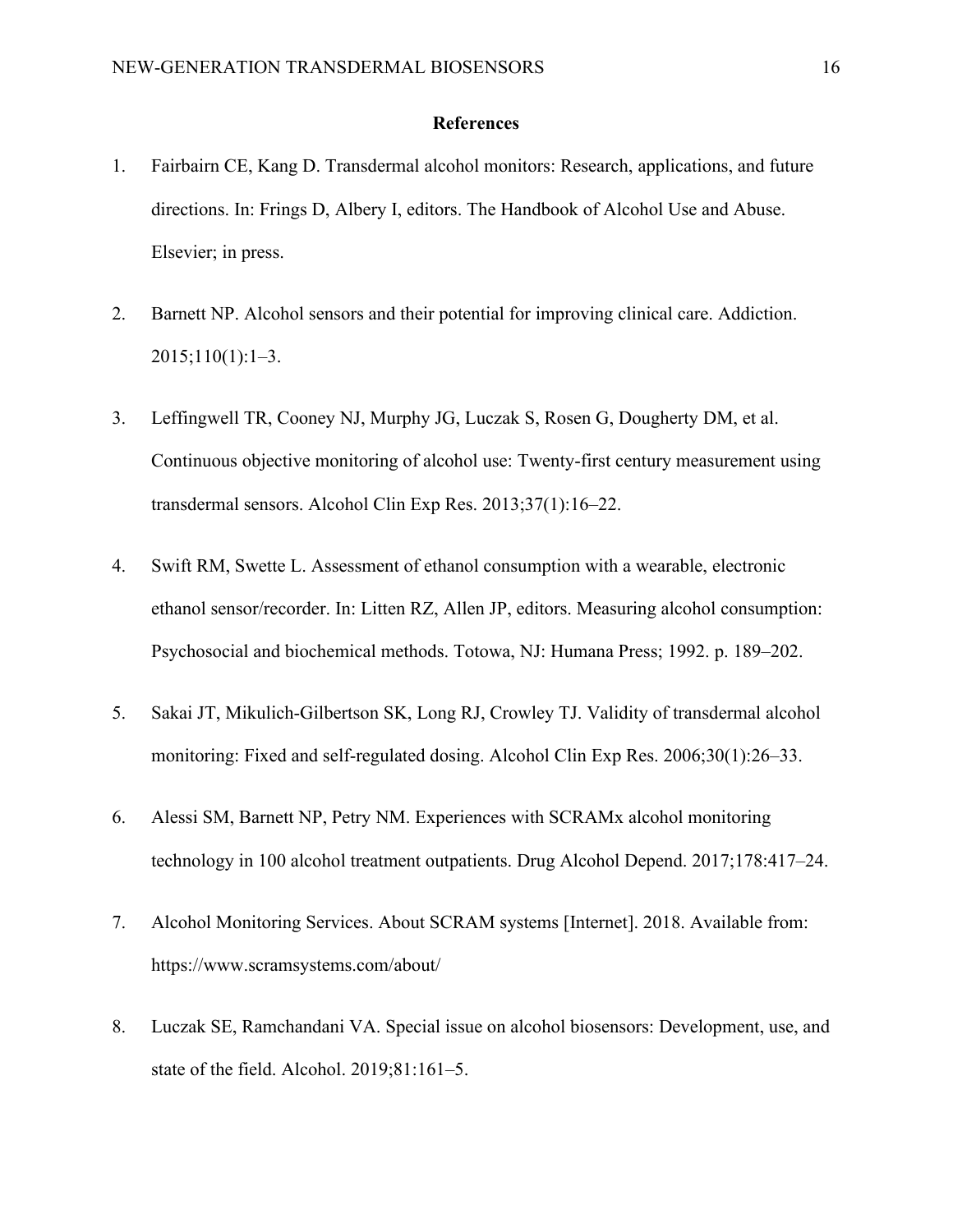- 9. Fairbairn CE, Kang D, Bosch N. Using machine learning for real-time BAC estimation from a new-generation transdermal biosensor in the laboratory. Drug Alcohol Depend. in press;
- 10. van Egmond K, JC Wright C, Livingston M, Kuntsche E. Wearable transdermal alcohol monitors: A systematic review of detection validity, relationship between transdermal and breath alcohol concentration and influencing factors. Alcohol Clin Exp Res. 2020;44(10):1918–32.
- 11. Wang Y, Fridberg DJ, Leeman RF, Cook RL, Porges EC. Wrist-worn alcohol biosensors: Strengths, limitations, and future directions. Alcohol Biomed J. 2019;81:83–92.
- 12. Piasecki TM. Assessment of alcohol use in the natural environment. Alcohol Clin Exp Res. 2019;43(4):564–77.
- 13. Thungon PD, Kakoti A, Ngashangva L, Goswami P. Advances in developing rapid, reliable and portable detection systems for alcohol. Biosens Bioelectron. 2017;97:83–99.
- 14. Davis-Martin RE, Alessi SM, Boudreaux ED. Alcohol use disorder in the age of technology: A review of wearable biosensors in alcohol use disorder treatment. Front Psychiatry. 2021;12:246.
- 15. Kianersi S, Luetke M, Agley J, Gassman R, Ludema C, Rosenberg M. Validation of transdermal alcohol concentration data collected using wearable alcohol monitors: A systematic review and meta-analysis. Drug Alcohol Depend. 2020;216:108304–108304.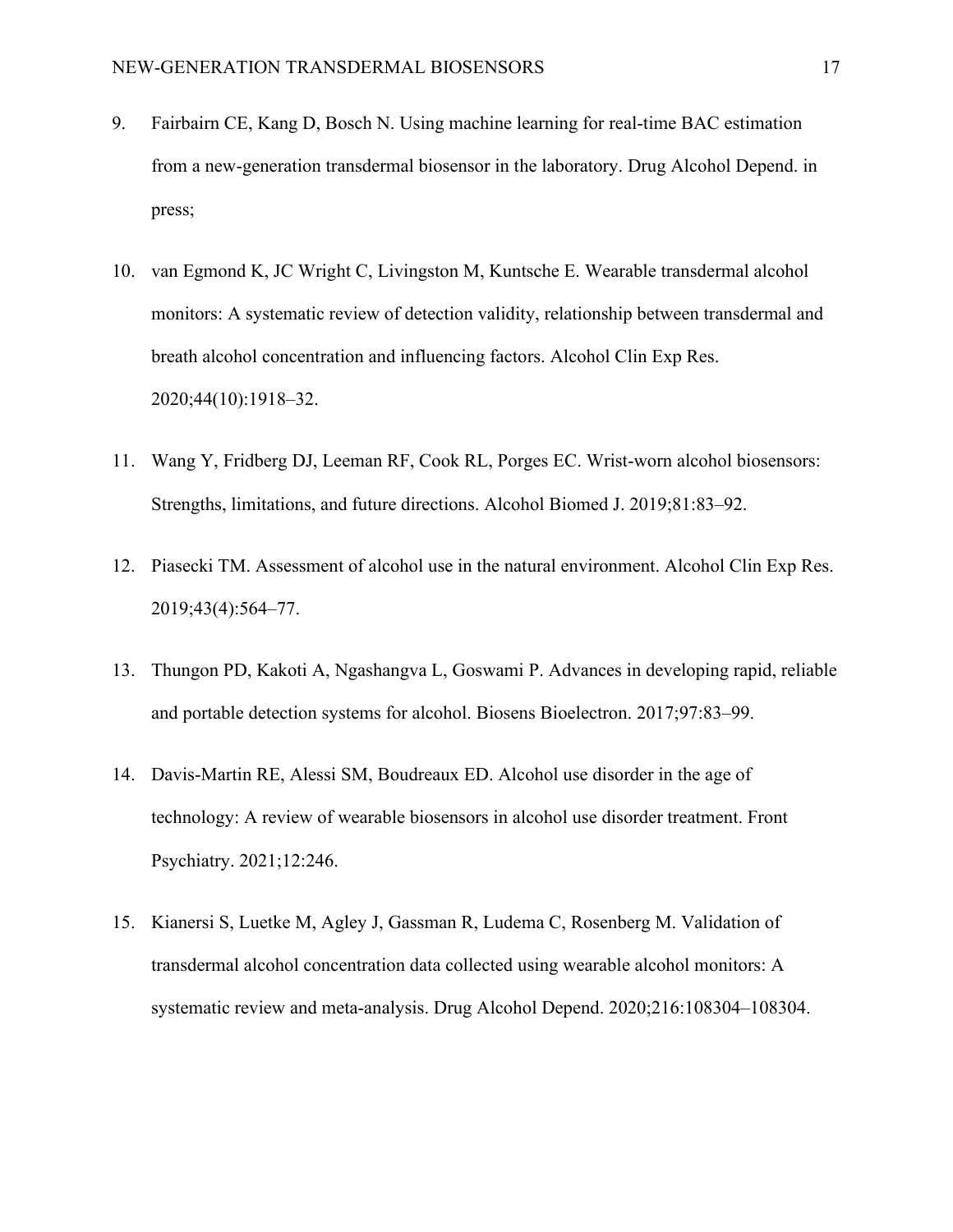- 16. White AM. What happened? Alcohol, memory blackouts, and the brain. Alcohol Res Health. 2003;27(2):186–96.
- 17. Kirchner TR, Sayette MA. Effects of alcohol on controlled and automatic memory processes. Exp Clin Psychopharmacol. 2003;11:167–75.
- 18. Barnett NP, Wei J, Czachowski C. Measured alcohol content in college party mixed drinks. Psychol Addict Behav. 2009;23(1):152–6.
- 19. Kerr WC, Patterson D, Koenen MA, Greenfield TK. Alcohol content variation of bar and restaurant drinks in Northern California. Alcohol Clin Exp Res. 2008;32(9):1623–9.
- 20. Schwarz N. Self-reports: How the questions shape the answers. Am Psychol. 1999;54(2):93–105.
- 21. Jones AW. Measuring alcohol in blood and breath for forensic purposes: A historical review. Forensic Sci Rev. 1996;8:13–44.
- 22. Vinu Mohan AM, Windmiller JR, Mishra RK, Wang J. Continuous minimally-invasive alcohol monitoring using microneedle sensor arrays. Biosens Bioelectron. 2017 May 15;91:574–9.
- 23. Mi O, Okafor HK. Microneedles: A Potent Modern Tool in Enhancing Transdermal Drug Delivery. Curr Trends Biomed Eng Biosci. 2017;10:555776.
- 24. Swift RM. Direct measurement of alcohol and its metabolites. Addiction. 2003;98(s2):73– 80.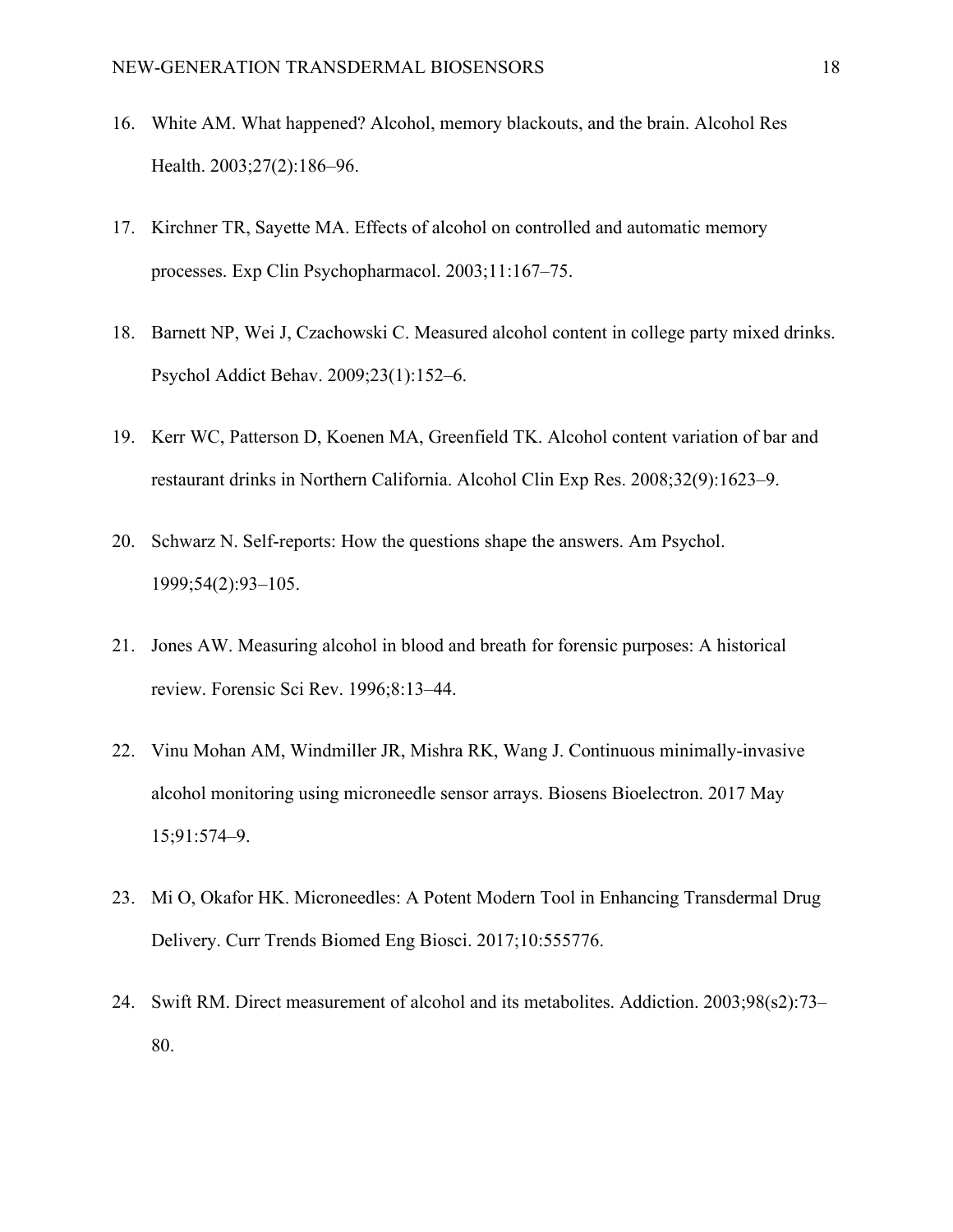- 25. Swift RM. Transdermal alcohol measurement for estimation of blood alcohol concentration. Alcohol Clin Exp Res. 2000;24(4):422–3.
- 26. Hill-Kapturczak N, Roache JD, Liang Y, Karns TE, Cates SE, Dougherty DM. Accounting for sex-related differences in the estimation of breath alcohol concentrations using transdermal alcohol monitoring. Psychopharmacology (Berl). 2015;232(1):115–23.
- 27. Marques PR, McKnight AS. Field and laboratory alcohol detection with 2 types of transdermal devices. Alcohol Clin Exp Res. 2009;33(4):703–11.
- 28. Anderson JC, Hlastala MP. The kinetics of transdermal ethanol exchange. J Appl Physiol. 2006;100(2):649–55.
- 29. Luczak SE, Rosen IG. Estimating BrAC from transdermal alcohol concentration data using the BrAC estimator software program. Alcohol Clin Exp Res. 2014;38(8):2243–52.
- 30. Swift RM, Martin CS, Swette L, Laconti A, Kackley N. Studies on a wearable, electronic, transdermal alcohol sensor. Alcohol Clin Exp Res. 1992;16(4):721–5.
- 31. Fairbairn CE, Kang D. Temporal dynamics of transdermal alcohol concentration measured via new-generation wrist-worn biosensor. Alcohol Clin Exp Res. 2019;43(10):2060–9.
- 32. Fairbairn CE, Bosch N. A meta-analysis of transdermal alcohol sensor validation studies. OSF [Internet]. 2021; Available from: https://osf.io/ymr3f/?view\_only=283d3d3bb8c44bd1997f6766d69fad12
- 33. Swift RM. Transdermal measurement of alcohol consumption. Addiction. 1993;88(8):1037–9.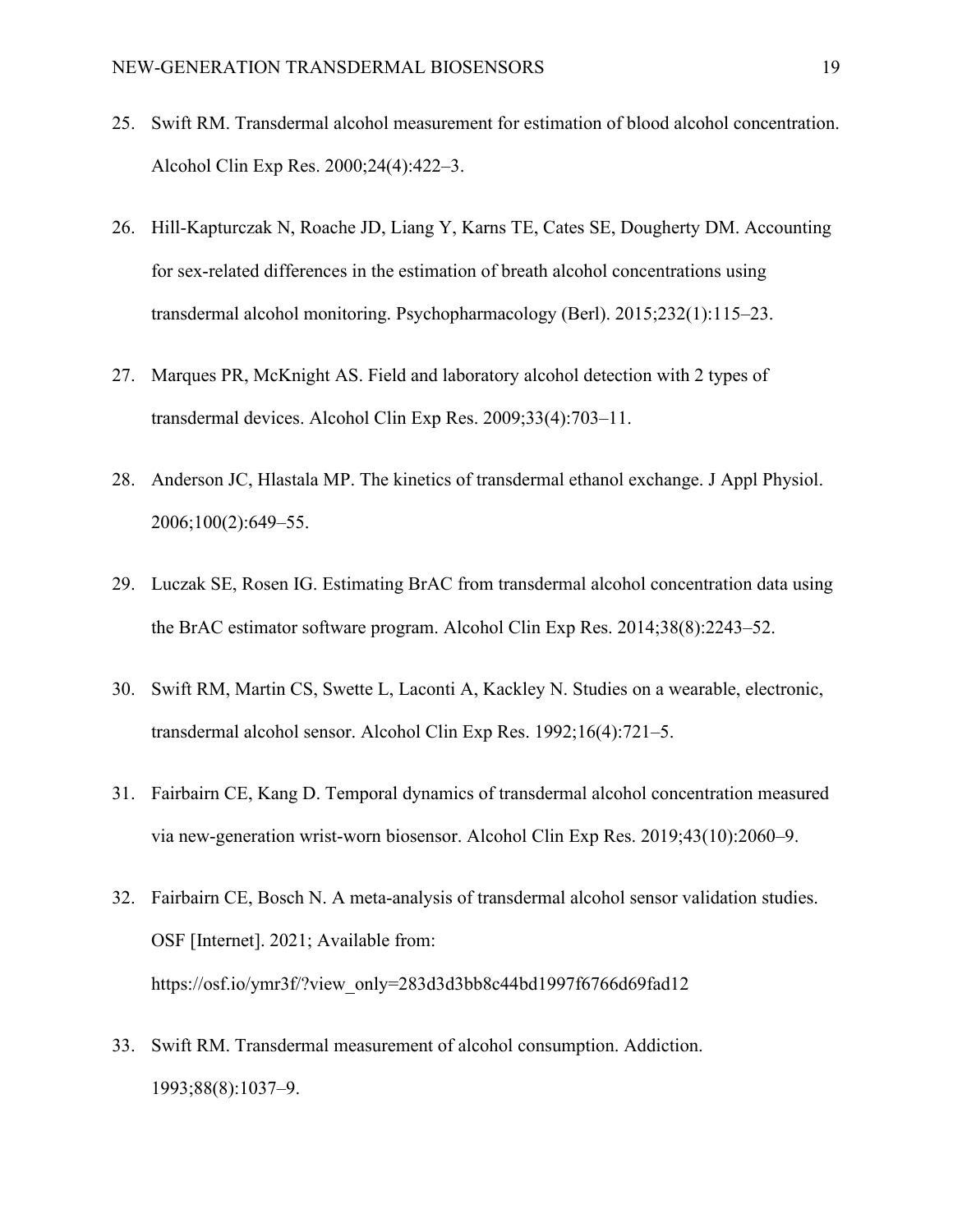- 34. LeCun Y, Bengio Y, Hinton G. Deep learning. Nature. 2015;521(7553):436–44.
- 35. Pew Research Center. Mobile Fact Sheet [Internet]. 2018. Available from: http://www.pewinternet.org/fact-sheet/mobile/
- 36. NIAAA. Wearable alcohol biosensor challenge [Internet]. 2015. Available from: https://www.nih.gov/news-events/news-releases/niaaa-selects-winners-its-wearablealcohol-biosensor-challenge
- 37. Lansdorp B, Ramsay W, Hamid R, Strenk E. Wearable enzymatic alcohol biosensor. Sensors. 2019;19(10):2380.
- 38. Box GEP, Jenkins GM, Reinsel GC. Time series analysis: Forecasting and control. Englewood Cliffs, N.J.: Prentice-Hall; 1994.
- 39. Montgomery DC, Jennings CL, Kulahci M. Introduction to time series analysis and forecasting. New York: John Wiley & Sons; 2015.
- 40. Lee H, Pham P, Largman Y, Ng AY. Unsupervised feature learning for audio classification using convolutional deep belief networks. In: Advances in Neural Information Processing Systems. 2009. p. 1096–104.
- 41. Chen T, Guestrin C. Xgboost: A scalable tree boosting system. In: Proceedings of the 22nd ACM SIGKDD International Conference on Knowledge Discovery and Data Mining. 2016. p. 785–94.
- 42. Christ M, Braun N, Neuffer J, Kempa-Liehr AW. Time series feature extraction on basis of scalable hypothesis tests (tsfresh–a python package). Neurocomputing. 2018;307:72–7.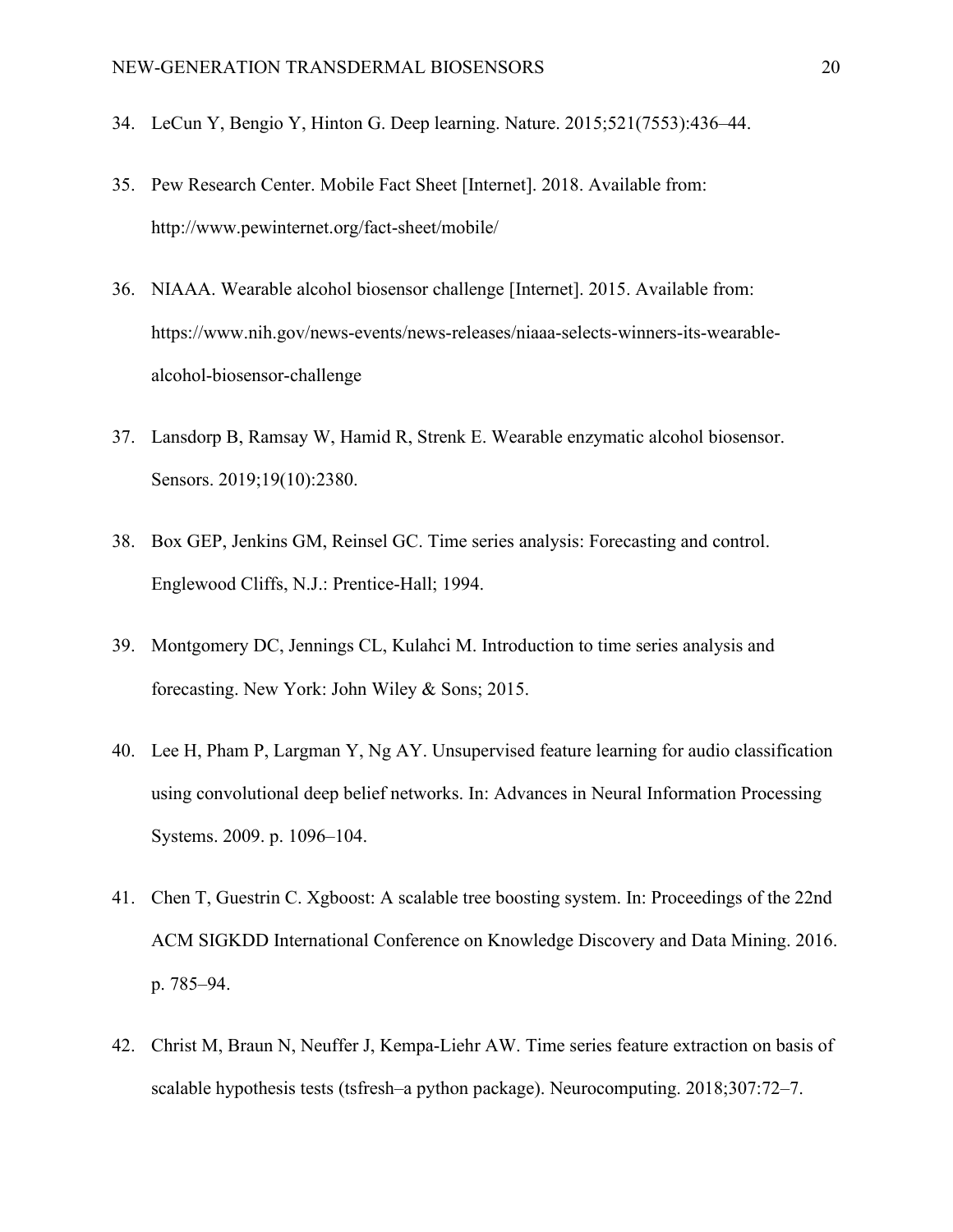- 43. Xu Y, Kong Q, Wang W, Plumbley MD. Large-scale weakly supervised audio classification using gated convolutional neural network. In: 2018 IEEE International Conference on Acoustics, Speech and Signal Processing (ICASSP). IEEE; 2018. p. 121–5.
- 44. Maclure J. The new AI spring: A deflationary view. AI Soc. 2020;35:747–50.
- 45. Holzinger A, Kieseberg P, Weippl E, Tjoa AM. Current advances, trends and challenges of machine learning and knowledge extraction: from machine learning to explainable AI. In: International Cross-Domain Conference for Machine Learning and Knowledge Extraction. Springer; 2018. p. 1–8.
- 46. Dwyer DB, Falkai P, Koutsouleris N. Machine learning approaches for clinical psychology and psychiatry. Annu Rev Clin Psychol. 2018;14:91–118.
- 47. Coutanche MN, Hallion LS. Machine learning for clinical psychology and clinical neuroscience. In: Wright AGC, Hallquist MN, editors. The Cambridge Handbook of Research Methods in Clinical Psychology. Cambridge, UK: Cambridge University Press; in press.
- 48. Kohavi R, Wolpert DH. Bias plus variance decomposition for zero-one loss functions. In: Proceedings of the 13th International Conference on Machine Learning. Morgan Kaufmann; 1996. p. 275–83.
- 49. Zhuang F, Qi Z, Duan K, Xi D, Zhu Y, Zhu H, et al. A comprehensive survey on transfer learning. Proc IEEE. 2020;109(1):43–76.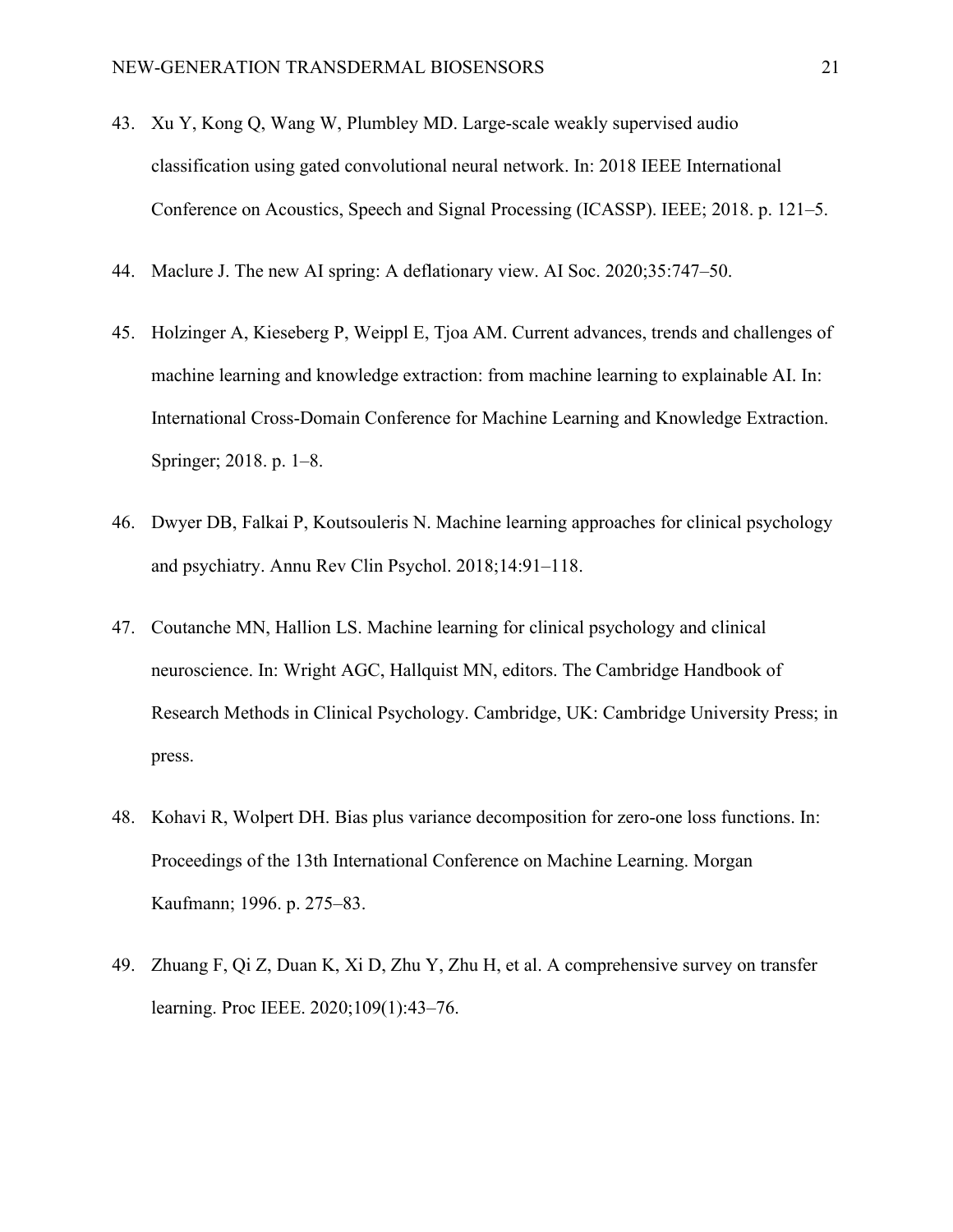- 50. Vollmer N. Recital 71 EU General Data Protection Regulation (EU-GDPR) [Internet]. SecureDataService; 2020 [cited 2021 Feb 8]. Available from: http://www.privacyregulation.eu/en/recital-71-GDPR.htm
- 51. Wang Y, Fridberg DJ, Shortell DD, Leeman RF, Barnett NP, Cook RL, et al. Wrist-worn alcohol biosensors: Applications and usability in behavioral research. Alcohol Biomed J. in press;
- 52. Lawson B, Aguir K, Fiorido T, Martini-Laithier V, Bouchakour R, Burtey S, et al. Skin alcohol perspiration measurements using MOX sensors. Sens Actuators B Chem. 2019;280:306–12.
- 53. Li B, Downen RS, Dong Q, Tran N, Le Saux M, Meltzer AC, et al. A discreet wearable IoT sensor for continuous transdermal alcohol monitoring–challenges and opportunities. IEEE Sens J. 2020;
- 54. Lin K, Kinnamon D, Sankhala D, Muthukumar S, Prasad S. AWARE: A Wearable Awareness with Real-time Exposure, for monitoring alcohol consumption impact through Ethyl Glucuronide detection. Alcohol. 2019;81:93–9.
- 55. Miller WR, Zweben A, DiClimente C, Rychtarik R. Motivational enhancement therapy manual: A clinical research guide for therapists treating individuals with alcohol abuse and dependence. Bethesda MD: NIAAA; 1994.
- 56. Marlatt GA, Witkiewitz K. Harm reduction approaches to alcohol use: Health promotion, prevention, and treatment. Addict Behav. 2002;27(6):867–86.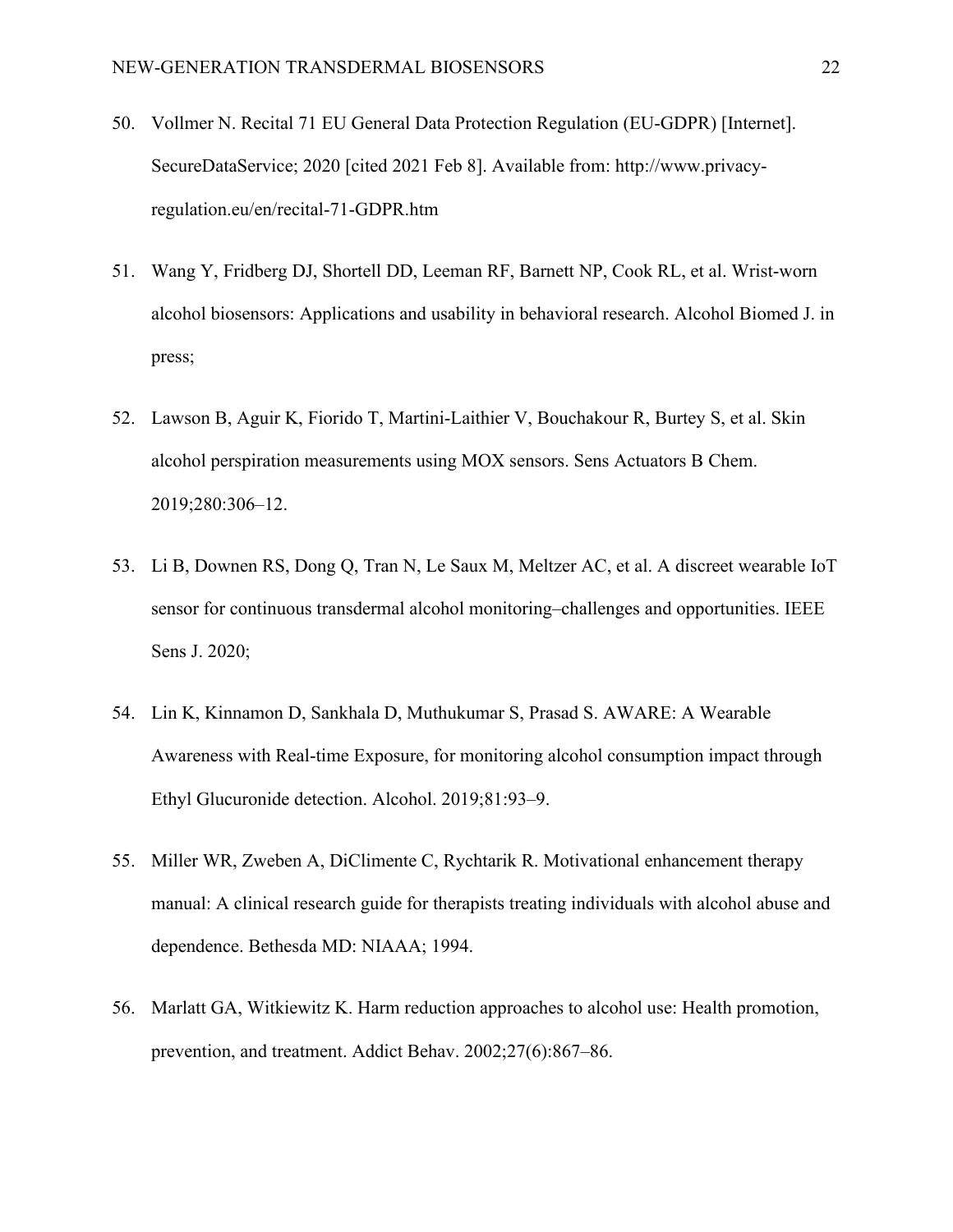- 57. Sher KJ, Grekin ER, Williams NA. The development of alcohol use disorders. Annu Rev Clin Psychol. 2005;1:493–523.
- 58. Nahum-Shani I, Smith SN, Spring BJ, Collins LM, Witkiewitz K, Tewari A, et al. Just-intime adaptive interventions (JITAIs) in mobile health: Key components and design principles for ongoing health behavior support. Ann Behav Med. 2017;52(6):446–62.
- 59. Marlatt GA, Donovan DM. Relapse prevention: Maintenance strategies in the treatment of addictive behaviors. New York: Guilford Press; 2005.
- 60. Trull TJ, Ebner-Priemer U. Ambulatory assessment. Annu Rev Clin Psychol. 2013;9:151.
- 61. Shiffman S. Ecological momentary assessment (EMA) in studies of substance use. Psychol Assess. 2009;21(4):486–97.
- 62. Howard AA, Arnsten JH, Gourevitch MN. Effect of alcohol consumption on diabetes mellitus: A systematic review. Ann Intern Med. 2004;140(3):211–9.
- 63. Puddey IB, Beilin LJ. Alcohol is bad for blood pressure. Clin Exp Pharmacol Physiol. 2006;33(9):847–52.
- 64. Roberts W, McKee SA. Mobile alcohol biosensors and pharmacotherapy development research. Alcohol. 2019;81:149–60.
- 65. Sandler M, Howard A, Zhu M, Zhmoginov A, Chen L. Mobilenetv2: Inverted residuals and linear bottlenecks. In: Proceedings of the IEEE conference on computer vision and pattern recognition. 2018. p. 4510–20.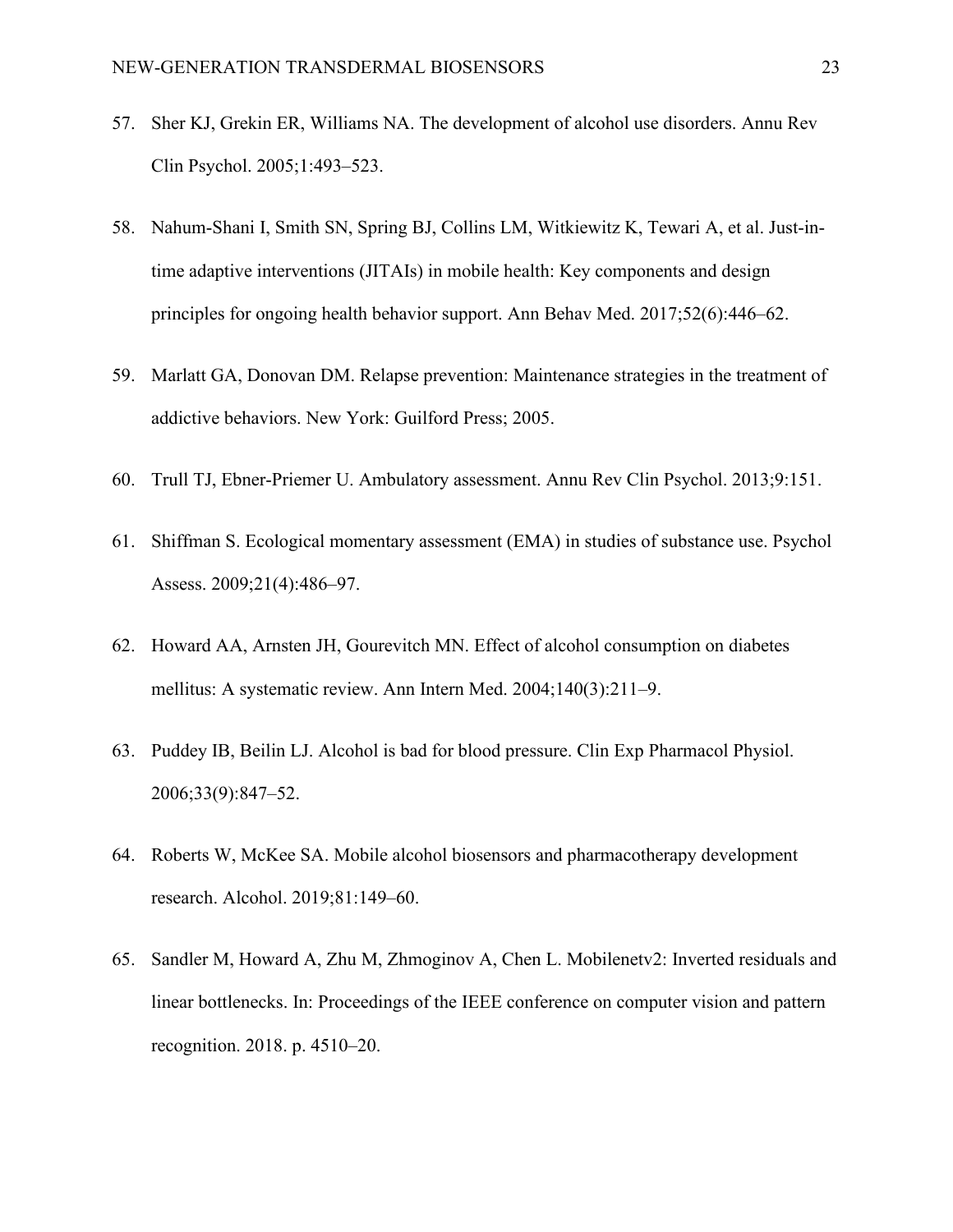- 66. Sirlanci M, Luczak SE, Fairbairn CE, Kang D, Pan R, Yu X, et al. Estimating the distribution of random parameters in a diffusion equation forward model for a transdermal alcohol biosensor. Automatica. 2019;106:101–9.
- 67. Sirlanci M, Rosen IG, Luczak SE, Fairbairn CE, Bresin K, Kang D. Deconvolving the input to random abstract parabolic systems: A population model-based approach to estimating blood/breath alcohol concentration from transdermal alcohol biosensor data. Inverse Probl. 2018;34(12):125006.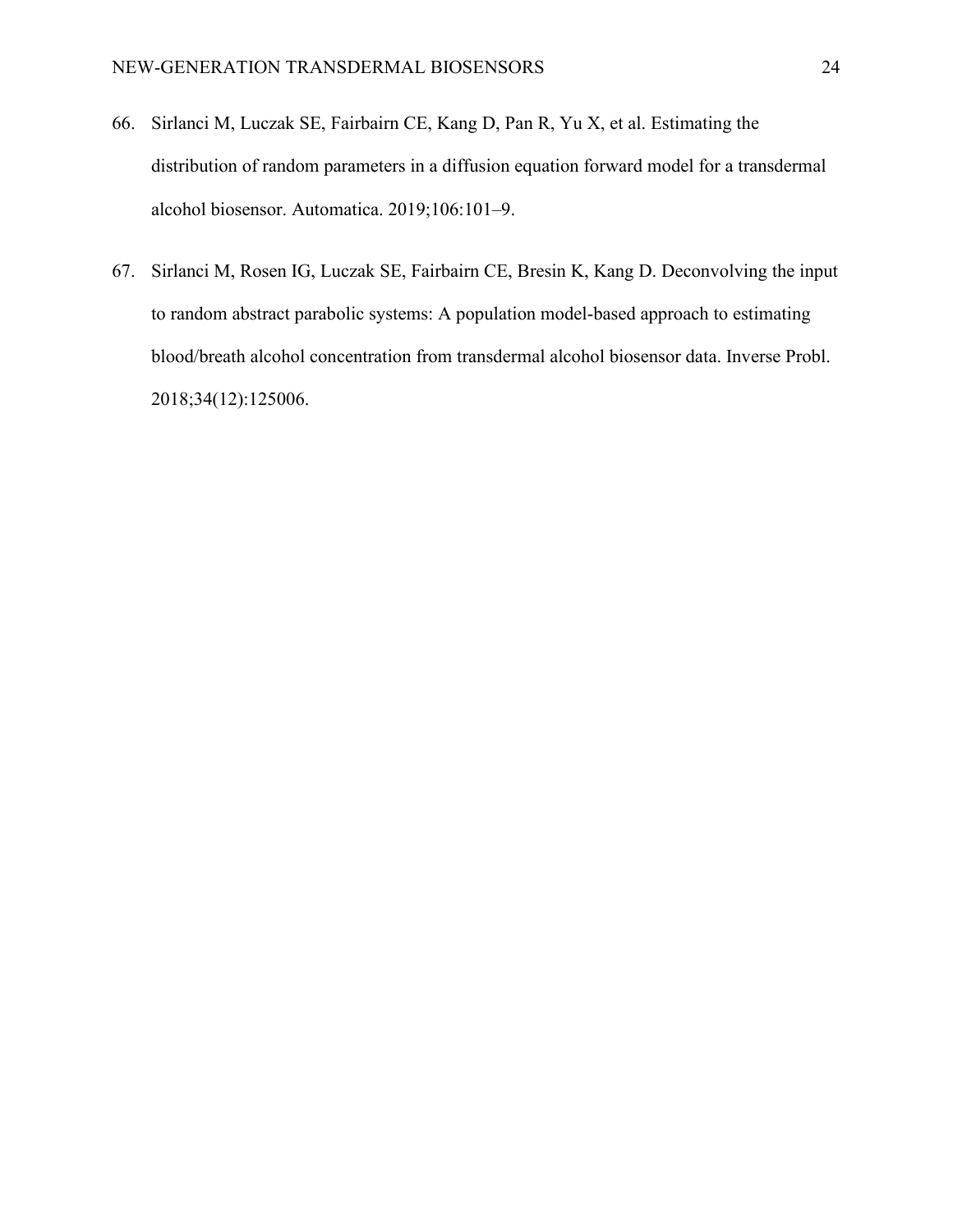**Table 1.**

Description of sensor evaluation metrics (Part 1) and potential applications for new-generation sensors according to predicted evaluation metric requirements (Part 2)

| Part 1. Description of Evaluation Metrics              |                                                                                                                                                                                                           |       |                                                                                                                     |          |        |                |
|--------------------------------------------------------|-----------------------------------------------------------------------------------------------------------------------------------------------------------------------------------------------------------|-------|---------------------------------------------------------------------------------------------------------------------|----------|--------|----------------|
| <b>Evaluation</b>                                      | <b>Definition</b>                                                                                                                                                                                         | Level | <b>Level Description</b>                                                                                            |          |        |                |
| Metric                                                 |                                                                                                                                                                                                           |       |                                                                                                                     |          |        |                |
| Accuracy                                               | Congruency between transdermal                                                                                                                                                                            | High  | Provides estimate of actual BAC (eBAC within .01% of true BAC)                                                      |          |        |                |
|                                                        | estimates of alcohol use and "true"                                                                                                                                                                       | Mod   | Provides estimate of standard drinks consumed (eBAC within .02% of true BAC)                                        |          |        |                |
|                                                        | alcohol use                                                                                                                                                                                               | Low   | Provides estimate only of abstinence (0% BAC), low risk (0%-.08), and high-risk drinking $(>0.08\%)$                |          |        |                |
| Temporal                                               | Temporal displacement between<br>transdermal estimates of alcohol use<br>and "true" alcohol use                                                                                                           | High  | Provides estimates of alcohol consumption in near real-time (e.g., contemporaneous with drinking)                   |          |        |                |
| Specificity                                            |                                                                                                                                                                                                           | Mod   | Provides retroactive estimation (e.g., after drinking episode concludes) time-locked to the <i>minute</i>           |          |        |                |
|                                                        |                                                                                                                                                                                                           | Low   | Provides retroactive estimation (e.g., after drinking episode concludes) time-locked to the day                     |          |        |                |
| Contextual                                             | Existence of (substantial) contextual                                                                                                                                                                     | No    | Accuracy in real-world settings is acceptable and/or similar to accuracy in controlled settings                     |          |        |                |
| Dependency                                             | effects on transdermal estimates                                                                                                                                                                          | Yes   | No accuracy in real-world. Only accuracy in controlled contexts (e.g., lab, medical setting, etc.)                  |          |        |                |
| Part 2. New-Generation Transdermal Sensor Applications |                                                                                                                                                                                                           |       |                                                                                                                     |          |        |                |
| Domain                                                 | <b>Application Description</b>                                                                                                                                                                            |       |                                                                                                                     | Accuracy | TempSp | CntxD          |
| Prevention                                             |                                                                                                                                                                                                           |       | Health Tracker: Sleek device, similar to Fitbit, providing day-level record of abstinence and/or high-risk drinking | Mod/Low  | Low    | N <sub>o</sub> |
|                                                        | episodes for longer term wear                                                                                                                                                                             |       |                                                                                                                     |          |        |                |
| Intervention                                           | Treatment-Adherence/Relapse Tracker: Comfortable/compact device providing objective, day-level record of<br>abstinence and/or high-risk drinking episodes for patients enrolled in MI, HR, or CM programs |       |                                                                                                                     | Mod/Low  | Low    | N <sub>o</sub> |
|                                                        |                                                                                                                                                                                                           |       |                                                                                                                     |          |        |                |
|                                                        | JITAI/Relapse Prevention: Device for real-time detection of drinking episodes among those in recovery,                                                                                                    |       |                                                                                                                     | Low      | High   | N <sub>o</sub> |
|                                                        | prompting intervention and thus diminishing relapse severity/duration                                                                                                                                     |       |                                                                                                                     |          |        |                |
| Medical                                                | Medical Monitor: Comfortable device for objective tracking of drinking risk level for providers treating those<br>Mod/Low<br>Low                                                                          |       |                                                                                                                     |          |        | N <sub>o</sub> |
|                                                        | with medical diagnoses contraindicating higher level of alcohol consumption (e.g., diabetes, etc.)<br>High                                                                                                |       |                                                                                                                     |          |        |                |
|                                                        | BAC Monitor: Non-invasive, real-time BAC monitor for patients presenting to hospitals or medical facilities with<br>High                                                                                  |       |                                                                                                                     |          |        | Yes            |
|                                                        | clinically relevant intoxication                                                                                                                                                                          |       |                                                                                                                     |          |        |                |
| Motor                                                  | Driving Safety Monitor: Device for passive real-time BAC estimation could prompt alarms or contact a ride<br>High/Mod<br>High<br>N <sub>o</sub>                                                           |       |                                                                                                                     |          |        |                |
| Vehicle                                                | sharing service when BAC approaching higher levels                                                                                                                                                        |       |                                                                                                                     |          |        |                |
| Research                                               | Longitudinal Research: Comfortable device providing an objective day-level record of changes in abstinence<br>No<br>Mod/Low<br>Low                                                                        |       |                                                                                                                     |          |        |                |
|                                                        | and/or high-risk drinking over months/years<br>High                                                                                                                                                       |       |                                                                                                                     |          |        |                |
|                                                        | Laboratory BAC Monitor: Continuous, passive, real-time BAC monitor for participants in laboratory studies                                                                                                 |       |                                                                                                                     |          | High   | Yes            |
|                                                        | involving alcohol                                                                                                                                                                                         |       |                                                                                                                     |          |        |                |
|                                                        | Basic Field Research: A discreet device for assessing immediate causes/consequences of alcohol consumption in<br>No<br>Mod/Low<br>High/Mod<br>real-world contexts                                         |       |                                                                                                                     |          |        |                |
|                                                        | Intervention Outcome: Comfortable device providing an objective day-level record of drinking following<br>Mod/Low<br>Mod/Low<br>N <sub>o</sub>                                                            |       |                                                                                                                     |          |        |                |
|                                                        |                                                                                                                                                                                                           |       |                                                                                                                     |          |        |                |
|                                                        | participation in trials of novel addiction interventions                                                                                                                                                  |       |                                                                                                                     |          |        |                |

Part 2 displays our predictions regarding the level of accuracy and temporal specificity (low/moderate/high) required for various applications of transdermal technology. Part 2 also indicates whether the application would be possible given a pattern of context dependence characterized by accuracy only in controlled settings (yes/no).

BAC=Blood alcohol concentration; eBAC=Transdermal estimates of BAC; Mod=Moderate; TempSp=Temporal specificity; CntxD=Context dependence; MI=Motivational interviewing; HR=Harm Reduction; CM=Contingency management; JITAI=Just-in-time adaptive interventions.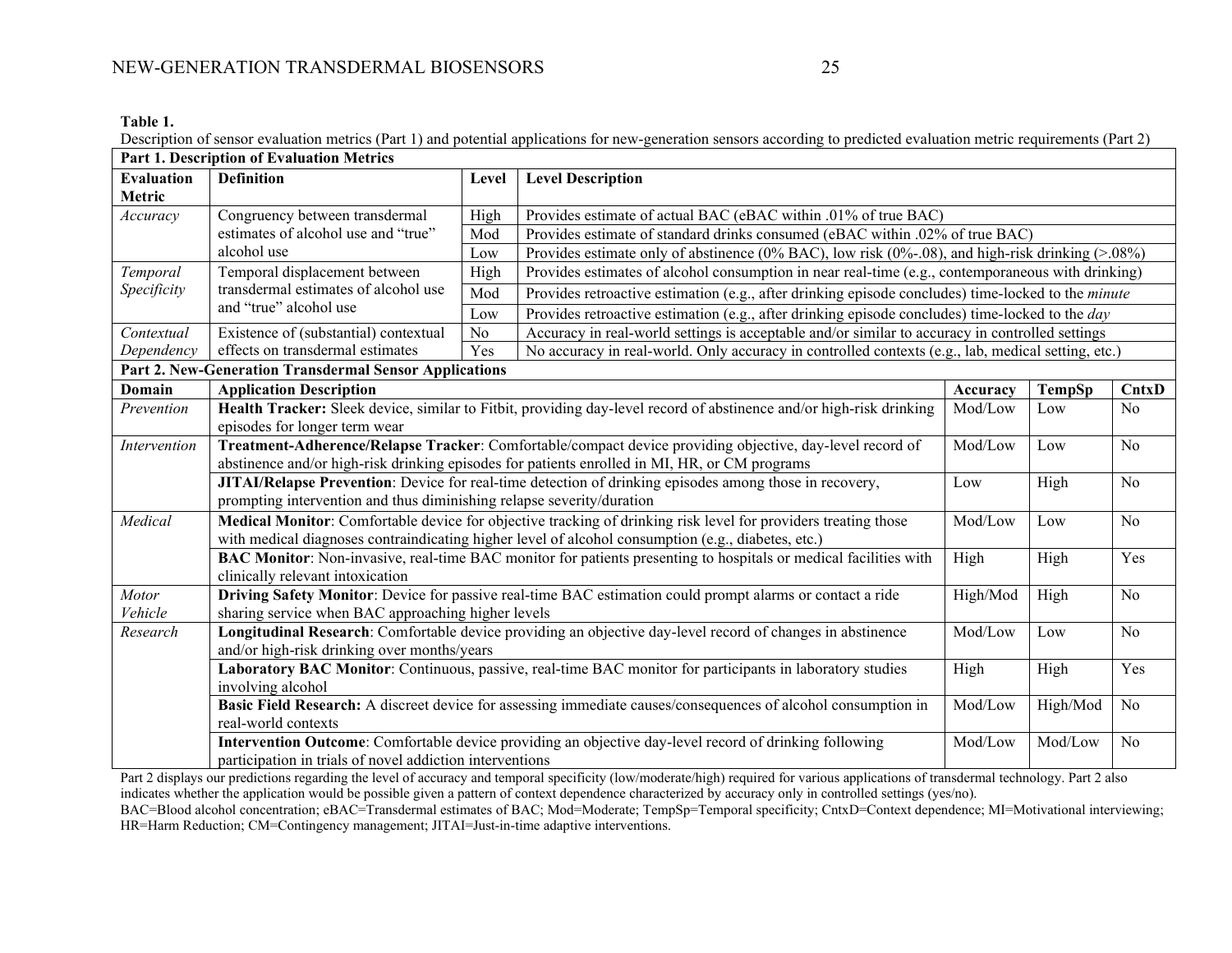

*Figure 1*. Top panel displays two new generation transdermal wrist sensors— Milo (left) and BACtrack (right). Bottom panel displays old-generation (AMS SCRAM; left) and new-generation (BACtrack Skyn prototype; right) devices to scale, side by side. Bottom panel adapted from (10).